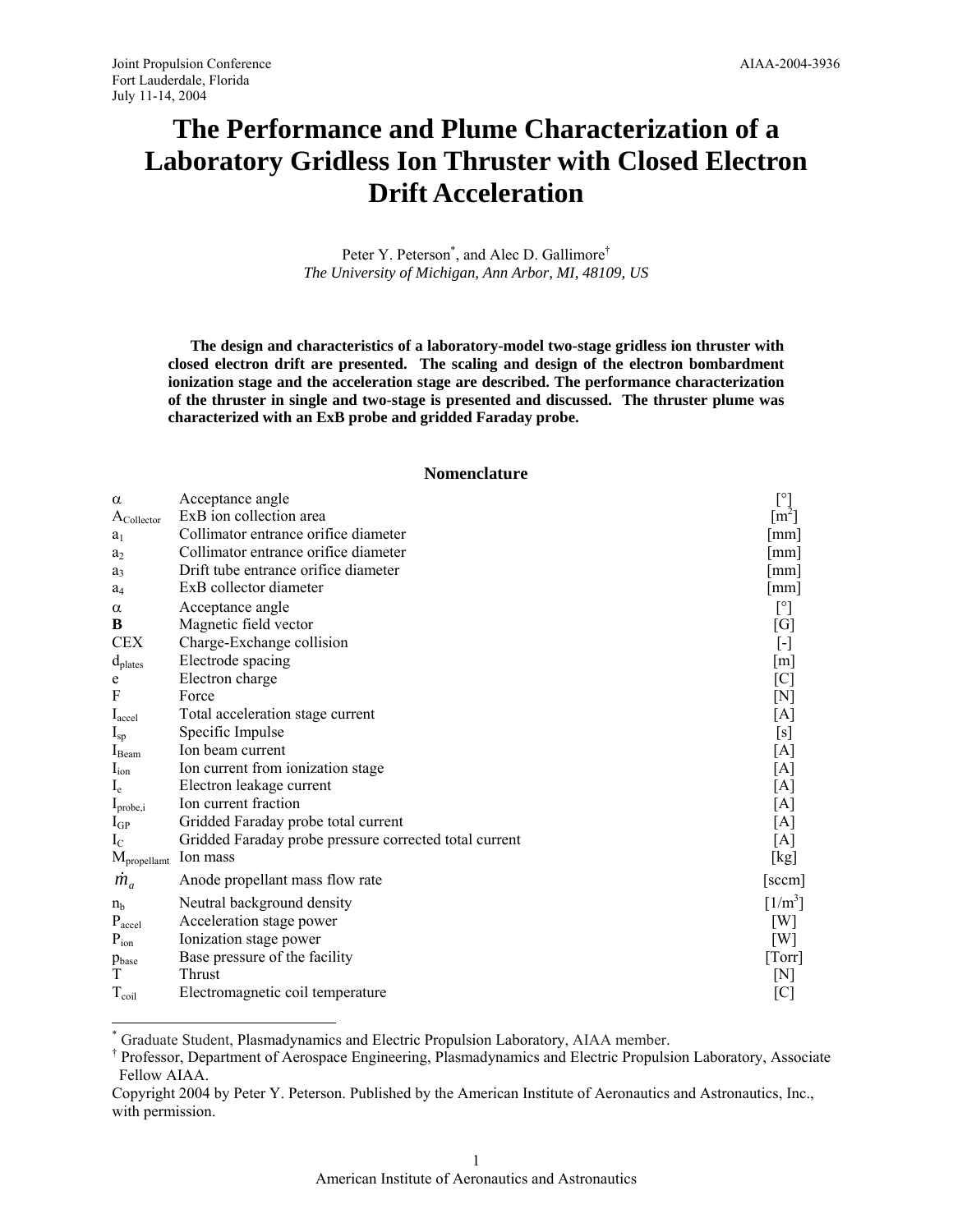| $V_{\text{accel}}$             | <b>Acceleration Potential</b>                      | [V]                 |
|--------------------------------|----------------------------------------------------|---------------------|
| V <sub>plates</sub>            | Electrode potential                                | [V]                 |
| $V_{pass}$                     | ExB ion pass potential                             | $[\mathrm{V}]$      |
| Z                              | Degree of ionization                               | ŀ                   |
| $Z_{\text{Collimator}}$        | Collimator length                                  | mm                  |
| $Z_{ExB}$                      | ExB length                                         | mm                  |
| $Z_{\text{Drift}}$             | Drift tube length                                  | mm                  |
| $\Delta V_{\text{accel-}\phi}$ | Potential difference                               | $\lceil m/s \rceil$ |
| $\beta_{0.45 \text{ m}}$       | Divergence angle from 0.45 m gridded Faraday probe | $[^{\circ}]$        |
| $\beta_{0.95 \text{ m}}$       | Divergence angle from 0.95 m gridded Faraday probe | $[^{\circ}]$        |
| $\eta_T$                       | Thruster efficiency                                | $\lceil\% \rceil$   |
| $\eta_u$                       | Propellant utilization efficiency                  | $\lceil\% \rceil$   |
| $\phi$                         | Potential                                          | [V]                 |
| $\phi_{Xe}$                    | Measured Xe <sup>+</sup> pontential                | [V]                 |
| $\sigma$ <sub>CEX</sub>        | Charge Exchange Cross-Section                      | $\lceil m^2 \rceil$ |
| $m_i$                          | Mass of propellant ion                             | [kg]                |
| $\zeta_i$                      | Ion species fraction                               |                     |

# **I. Introduction**

**P**revious investigations conducted by NASA Glenn Research Center (GRC) evaluated high-specific impulse Hall thrusters designed to provided the following characteristics [1-7].  $\triangleright$  thrusters designed to provided the following characteristics [1-7].

*Power = 2.3 kW Thrust = 100 mN Specific Impulse = 3200 seconds Lifetime = 8000 hours* 

Two of these devices, the D-80 anode layer thruster, and the SPT-1 stationary plasma thruster (SPT), were both evaluated at GRC. A third device, the BHT-HD-1000 Hall thruster was evaluated at the Busek Co. The results of these investigations are discussed in Refs. [5-7]. Each of these investigations indicated that Hall thruster efficiency had a maximum specific impulse of less than 3200 seconds. A follow-on investigation at GRC and the University of Michigan was initiated to investigate the observed variation in efficiencies at voltages greater than 500 V. During

this follow-on investigation three Hall thrusters were designed. The first Hall thruster was the P5- 2 two-stage magnetic layer Hall thruster [3, 4, 8]. The P5-2 utilized a two-stage intermediate electrode and a plasma lens magnetic field topography [9]. The second thruster was the single-stage NASA-173Mv2 which has demonstrated efficient operation at high-voltages [3]. The third thruster was the NASA-173GT two-stage magnetic layer thruster with a separate electron bombardment ionization stage (173 represents the outer diameter and the GT acronym stands for griddless<sup>‡</sup> thruster). This thruster, which is the subject of the present investigation, utilized a separate independent ionization source in addition to the ionization and acceleration mechanisms of a Hall thruster.

The work presented here describes the NASA-173GT measured performance and plume characterization for single and two-stage

 $\overline{a}$ 



<sup>&</sup>lt;sup>‡</sup> The terms "gridded' and "griddless" have been used in the past as a means to identify the difference between Ion and Hall electrostatic thrusters. For this work, the acronym GT will stand for an ion thruster with a Hall acceleration mechanism.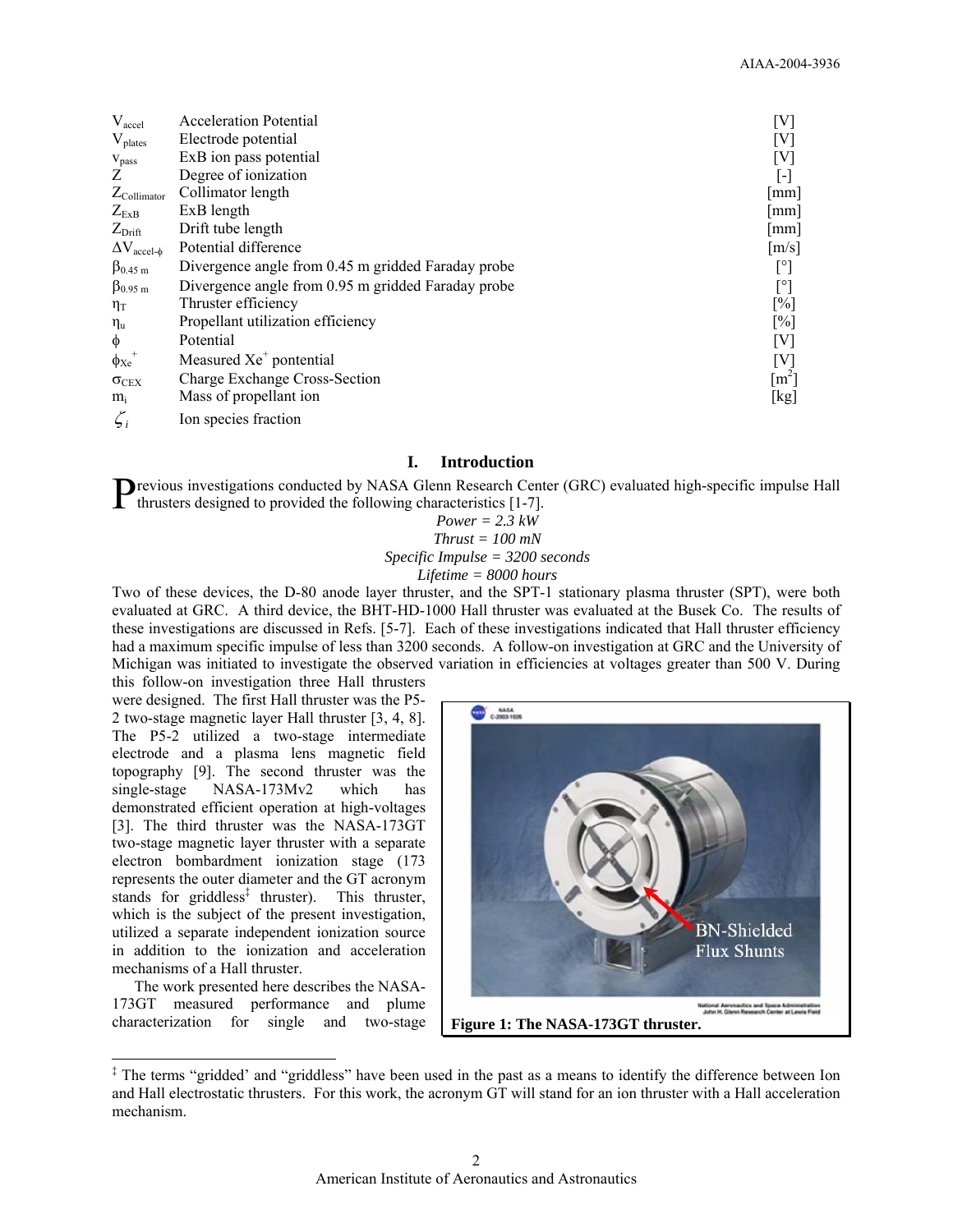operation§ . The plume was characterized with two plasma diagnostic techniques: an **ExB** probe for determining the ion species fractions and a gridded Faraday probe for ion current density and plume divergence measurements. A discussion of the performance and the plume results are presented and future work is suggested.

# **II. Thruster**

A photograph and diagram of the NASA-173GT is shown in Figure 1 and Figure 2, respectively.

#### **A. Hall Acceleration Stage**

 $\overline{a}$ 

The NASA-173GT was designed based on the P5 5 kW class laboratory Hall thruster [10, 11]. The diameter and width of the P5 Hall thruster were retained for the acceleration stage of the NASA-173GT as a result of the availability of existing performance and plasma measurements for the P5 and the P5-2 [4, 8, 11-19]. The depth of the acceleration stage was chosen to reduce the losses to the acceleration channel walls while still providing sufficient geometric space for the magnetic circuit.



The propellant distribution of the NASA-173GT occurred in the ionization stage, as illustrated in Figure 2. The design provided uniform propellant distribution. Integrating the ionization stage with the acceleration stage required four magnetic field shunts to allow the required magnetic field profile.

#### **B. Electron Bombardment Ionization Stage**

An electron bombardment ionization source was chosen for the NASA-173GT ionization stage\*\*. The electron bombardment ion source was composed of an applied magnetic field that serves as a magnetic insulation layer to prevent the primary electrons from flowing directly towards the anode. The magnetic insulation layer caused a mirroring effect, which enhanced ionization efficiency. The magnetic insulation layer was designed to produce a large volume in the ionization stage in which the field was below 50 G. This region is also referred to as the "field– free" region.

The scaling and design of the ionization stage of the NASA-173GT was based on the dimensions of existing laboratory and engineering model ion thruster. These designs have the following characteristics:

- 1) Neutral propellant density was sufficiently high to assure a electron mean free path suitable for ionization of the propellant with minimal double-charged ion production [20].
- 2) Small surface-area-to-volume ratio to reduce ion recombination and primary electron losses to the walls [21].
- 3) A ring-cusp design, which has been shown to provide the lowest ion-production cost for electron bombardment type ionization sources [21-23].
- 4) An efficient propellant distribution configuration such as a "reverse-feed" plenum, which has been shown to increase the propellant utilization by as much as 5% [24-26].

The anode shell of the NASA-173GT ionization stage was fabricated from non-ferrous stainless steel. The NASA-173GT open area fraction††, for neutral propellant escaping the ionization stages, was determined to be 38%. Compared to the SOA NSTAR ion thruster [27] the NASA-173GT open area fraction was approximately 50% larger.

<sup>§</sup> This paper is an overview of this author's dissertation material on the NASA-173GT.

<sup>\*\*</sup> Radio frequency (RF) or microwave (µW) ionization sources were discounted because of their complexity, and high equipment cost.

<sup>&</sup>lt;sup>††</sup> The open area fraction is defined as the amount of area exposed to the vacuum outside the thruster that neutral particles can thermally drift through without undergoing ionization in the ionization chamber.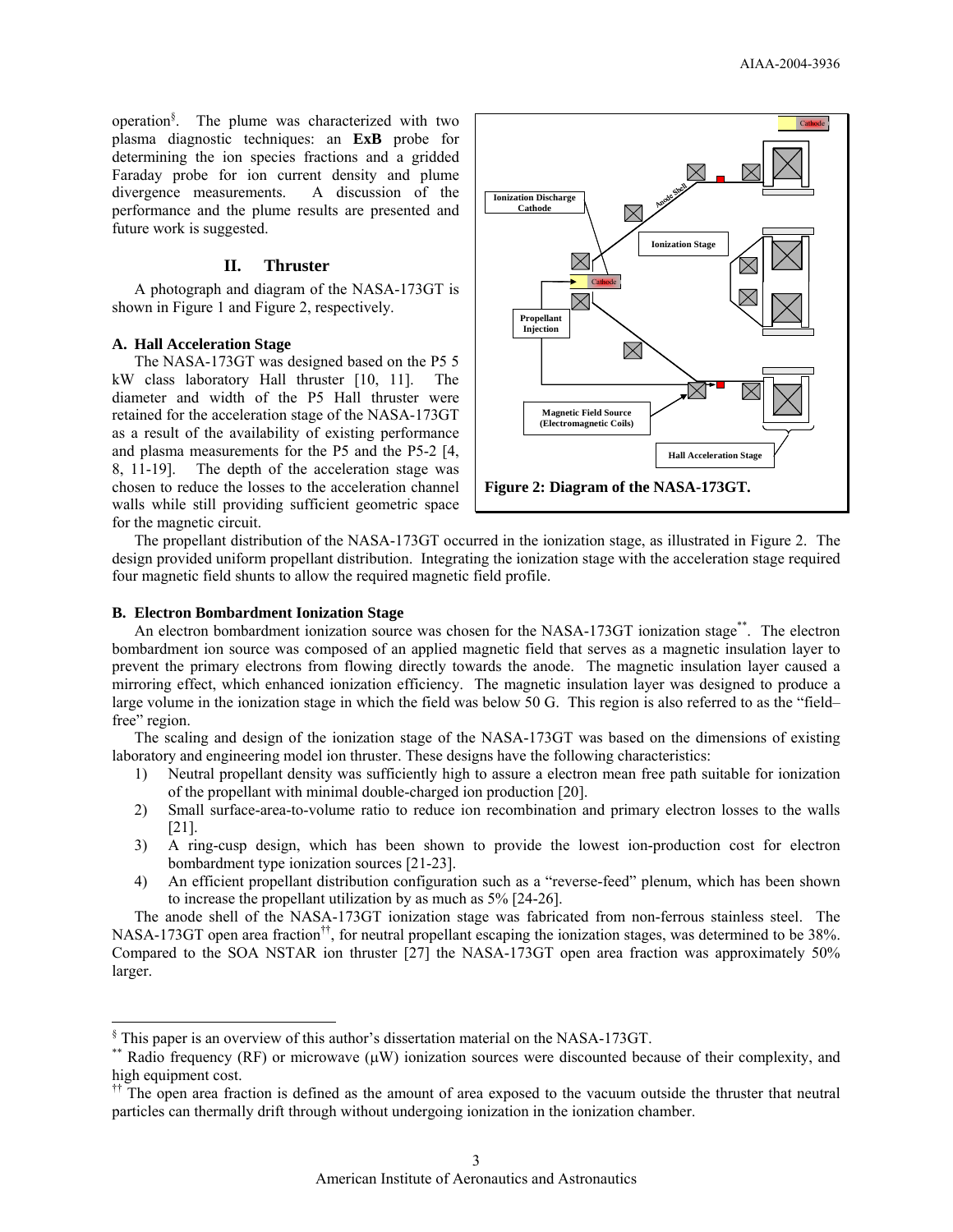# **C. Magnetic Circuit**

A three-dimensional, magnetostatic, finite-element software package was used to design the magnetic circuits of the NASA-173GT. The magnetic circuit design had two primary requirements: to establish a plasma lens field topography in the acceleration stage and to accomplish this in shortest axial length to minimize loss of ions to the walls. During the design of the ionization stage magnetic circuit the following characteristics were selected: the type of magnetic field source, the number of cusps in the ionization stage, the topography of the field-free region, and the profile and intensity of the magnetic field at the cathode. Electromagnetic coils were selected to provide the applied magnetic field in the ionization stage due to the flexibility that adjustable coils provide. The final magnetic field topographies for the Hall acceleration and ionization stages of the NASA-173GT are illustrated in Figure 3. The plasma lens field topography shares similar properties with other NASA Hall thrusters [4, 8].

#### **III. Experimental Apparatus**

The performance characterization and plasma property measurements were conducted at NASA GRC's vacuum facility twelve (VF-12). This facility



has previously been used for wear testing a 10 kW T-220 Hall thruster for 1000-hours [28] and for wear testing a D-80 anode layer thruster for 1200 hours [29]. VF-12 is now used for GRC's high-voltage Hall thruster development program [3]. For these tests VF-12 was equipped with automated data acquisition, autonomous thruster operation, motion control system for plasma diagnostic devices, and integral high-voltage power console for high-voltage Hall thruster testing. This section contains descriptions of the vacuum facility, power console, propellant mass flow systems, thrust stand, **ExB** probe, and gridded Faraday probes employed to characterize the NASA-173GT.

### **A. Vacuum Facility**

The VF-12 is a 3 m in diameter by 9 m in length vacuum chamber with a pumping speed in excess of 1,000,000 liters per second (air) provided by liquid helium cryopanel surfaces. Non-condensable gases are pumped by 1000 liter per second (air) turbo pump.

#### **B. Power Consoles**

The input power for the two stages of the NASA-173GT was provided by two separate power consoles comprised of commercially available power supplies. The primary power console was composed of two acceleration stage power supplies each capable of producing a constant voltage output ranging from 0-2000 V at current levels of 0-10 A or constant voltage output ranging from 0-1200 V at current levels of 0-16 A. The primary power console also contained supplies for six electromagnetic coils and the operation of the hollow cathode. The primary power console contained circuitry needed for autonomous operation when coupled with the data acquisition system. The second power console provided power for the ionization stage of the NASA-173GT. Individual power supplies included heater and keeper power supplies for the ionization stage cathode and a separate supply for the ionization stage discharge. The ionization discharge power supply was selected to provide up to 60 A of current and 50 volts. The ionization stage power supplies were isolated from ground by three isolation transformers that allowed the power supplies to float to the potential of the acceleration stage.

### **C. Propellant Flow System**

The NASA-173GT configuration utilized three independent propellant flow controllers. A combination of the anode plenum and ionization stage cathode flows provided the total propellant flow for the ionization and acceleration stages. A combination of the anode plenum and ionization stage cathode flows provided the total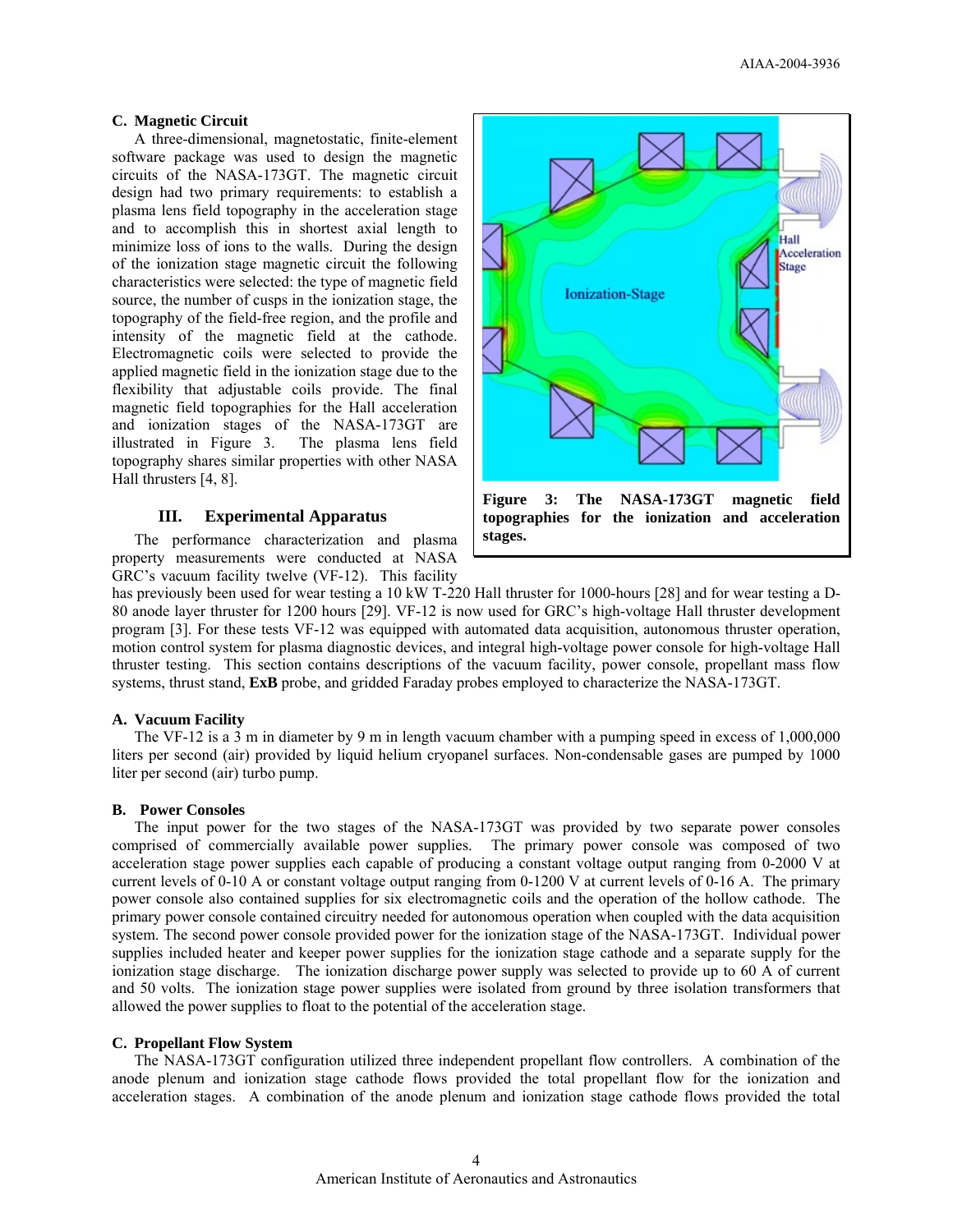propellant flow for the ionization and acceleration stages. The propellant used for the evaluation of the NASA-173GT was 99.999% pure xenon. The xenon was controlled with a 200 SCCM mass flow controller for the anode in the ionization stage, a 100 SCCM flow controller for the ionization stage cathode, and a 20 SCCM flow controller for the acceleration stage cathode. The flow controllers were calibrated before and after testing using a constant volume flow technique. The observed error between flow calibrations was no greater than 1% for the anode, 1.2% for the ionization stage cathode, and 1.7% for the acceleration stage cathode.

# **D. Thrust Stand**

An inverted pendulum, null-type thrust stand was employed to measure the NASA-173GT performance. The operation and theory of this inverted pendulum null-type thrust stand is described in Refs. [3, 30, 31]. The inclination of the thrust stand was monitored and adjusted during performance characterization to minimize the influence of thermal drift. The thrust stand was surrounded by a copper shell that was water cooled at 20° C. The thrust stand was calibrated before and after each performance test with an in-situ calibration system comprised of calibrated masses. Pre- and post-calibrations of the thrust stand indicated zero thermal drift and a 1.5% uncertainty in the thrust measurements.

#### **E. ExB probe**

An **E**x**B** probe**,** also known as a Wien filter, is a plasma diagnostic tool that can be used to measure ion velocity of accelerated plasmas [32- 34]. **ExB** probes can distinguish ion species fractions by adjusting either the applied electric or magnetic fields. The distribution of ion velocities can be measured by sweeping the applied electric field strength with a constant magnetic field. Individual velocity peaks are observed corresponding to the different charge states of the ions.



Components of the **ExB** probe were the collimator, the **ExB** region, and the drift/collector region as illustrated in Figure 4. The **ExB** probe utilized an elongated Faraday cup in the drift/collector region. The Faraday cup was designed to minimize the influence of secondary electron emission from the collector surface during the collection of accelerated propellant ions as discussed in Refs. [3, 32, 35]. This probe was a similar design of the probes used for testing the SPT-100 [33] and the NASA-173Mv2 [3] Hall thrusters. The relationship between the applied probe voltage and ion velocity use in this investigation is shown in the following equation:

$$
V_{\text{plates}} = Bd_{\text{plates}}v_{\text{pass}} = Bd_{\text{plates}}\sqrt{\frac{2eZ\phi}{M_{\text{propellant}}}},
$$
 Eqn. 1

where V<sub>plates</sub> is the voltage of the **ExB** probe, B is the applied magnetic field strength, and d<sub>plates</sub> is the separation distance of the ExB plates.

 The entrance orifices of the **ExB** probe were positioned approximately 2.04 m downstream of the thruster exit plane with an axial uncertainty of  $\pm 0.5$  cm. The **ExB** probe was positioned radially such that the interrogation area was aligned along the center line of the acceleration stage channel with an uncertainty of  $\pm 0.25$  cm. Based on this geometry a probe acceptance angle of 0.38° was calculated [33]. The velocity resolution of the ExB probe was calculated to have a 30% uncertainty based on this configuration and the probe parameters as described in Ref. [33].

The ion current fractions were determined from the relative peak heights of the ion velocity spectrum based on the following relationship: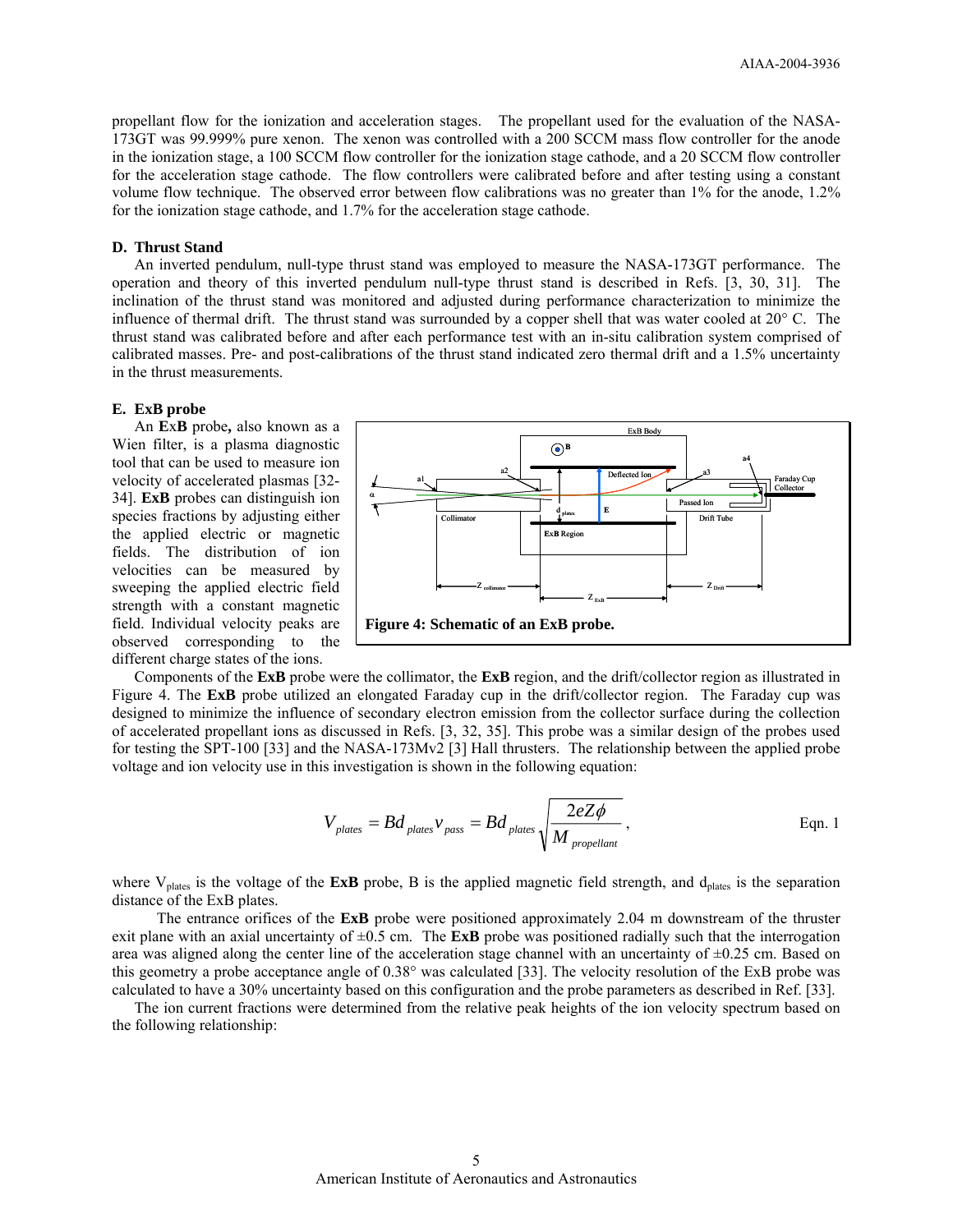$$
I_{\text{probe},i} = eZ_i n_i \langle v_i \rangle A_{\text{Collection}} ,
$$
 Eqn. 2

where  $A_{\text{Collection}}$  is the area of the ion collection,  $i^{th}$  is for the ion species, and  $n_i$  is the number density of each ion species. Each ion species fraction was determined by expanding equation 2, and solving a system of equations for each ion species fraction [3, 32, 35].

The uncertainty of the measured ion species fractions was determined by examining the uncertainty of the applied potential across the plates, the magnitude of the applied magnetic field, the selection of the ion species peaks, the distance between the plates, and the influence of charge-exchange (CEX) collisions over the axial distance between the thruster and the **ExB** probe. The uncertainty in the ion species fractions was determined to be  $\pm 2\%$ ,  $\pm 25\%$ , and  $\pm 96\%$  for Xe+, Xe++, and Xe+++, respectively.

#### **F. Gridded Faraday Probe**

Gridded Faraday probes were used to make plasma measurements in the plume of the NASA-173GT. The use of Faraday probes as a means of measuring ion current densities in a flowing plasma is a well established plasma diagnostic tool [36, 37]. Faraday probes are composed of an ion collector plate that is biased to a negative potential sufficient enough to repel electrons. An equivalently biased guard ring is placed around the collector plate to reduce the edge effects. By sweeping a Faraday probe, along a constant radial path through the plume, an ion current density profile can be obtained. This ion density profile can be integrated to determine total ion current and ion beam plume divergence. The total ion current in the plume, calculated from ion current traces measured with simple Faraday over estimates the ion current by as much as 200% [11, 38]. This over



prediction has been attributed to the influence of low energy background ions such as those created through chargeexchange (CEX).

The Faraday probe employed during the plume characterization of the NASA-173GT contained an additional grid to mitigate this effect. The electron repelling grid added upstream of the collector surface repelled electrons allowing the collector plate to be biased positively. Positively biasing the collector plate allowed it to function as a low ion energy CEX filter. This probe configuration has been demonstrated previously [37]. Excluding the low energy ions allowed for a more accurate estimation of the thruster propellant and current utilizations based on the measured ion beam current. A photograph and schematic of the gridded Faraday probe are illustrated in Figure 5.

Two gridded Faraday probe were rotated through the plume at fixed radial distances of 0.45 m and 0.95 m. Ion current density were measured at every rotation increment (one degree) throughout the sweep. The total beam current  $(I_B)$  was calculated from the ion current density traces using the following expression [11, 39].

$$
I_B = 2\pi z^2 \int_0^{\pi/2} j_z(\theta) \sin(\theta) d\theta
$$
 Eqn. 3

where z is the probe distance from the thruster and  $j_z(\theta)$  is the ion current density measured by the collector plate at the angular position, θ. The total ion beam current calculated from equation 3 was thought to provide a reasonable estimation of the ion current carried by high energy ions by excluding low energy CEX ions [40] (neglecting attenuation of the beam by the electron repelling grid). Attenuation of the high energy ion current beam due to the electron repelling grid and CEX was estimated to allow for a calculation of the actual thruster ion beam current based on the following equation: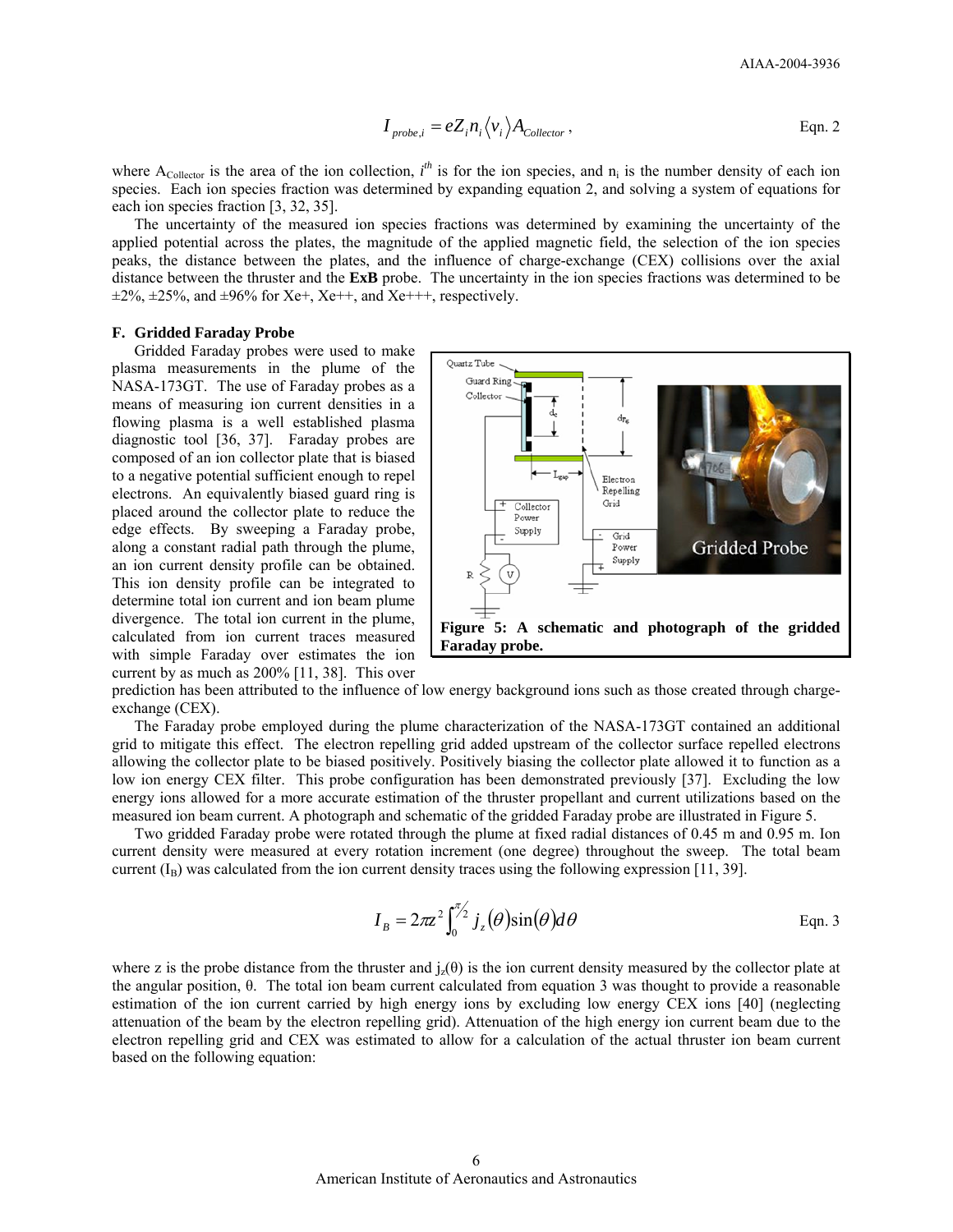$$
\frac{j_z(\theta)}{j(\theta)} = \frac{j_z(\theta)}{j_{open}(\theta)} * \frac{j_{open}(\theta)}{j(\theta)} = (17\%) * \exp(-n_b \sigma_{cex} z)
$$
Eqn. 4

The results were then used to compute the divergence angle of the plume, which was an indirect method of observing the thruster efficiency. The plume divergence (β) was defined as the half angle with respect to the thruster centerline in which 95% of the ion current density occurs for a beam profile from -90 $^{\circ}$  to +90 $^{\circ}$  [3]. The plume divergence utilization efficiency  $(\eta_{\beta})$  is defined as the (cosine  $\beta$ )<sup>2</sup> efficiency losses [41].

The primary sources of uncertainty for the gridded Faraday probe study of the NASA-173GT were the axial and radial positioning of the probes, the current measurement, the measurement of the open area fraction, the loss of secondary electrons from the collector plate to the guard ring, and CEX collision between the probe and the thruster exit plane.

# **IV. Results and Discussion**

The NASA-173GT thruster was operated in single and two-stage configurations with stable ion beam extraction. A photograph of the NASA-173GT, in a two-stage configuration, is shown in Figure 6.

#### **A. Single-Stage Performance**

-

Single-stage performance was obtained by disconnecting the ionization stage power supplies and allowing the ionization cathode to float. The ionization stage electromagnet coils were not used during the single-stage experiments. During single-stage operation 2 mg/s of xenon propellant was provided through the non-operating ionization cathode. The remainder of the total anode propellant flow was injected through the anode plenum. The single-stage performance was measured with total anode propellant flow rates of 5 mg/s and 10 mg/s and acceleration voltages ranging from 100 to  $\overline{600}$  V<sup>‡‡</sup>. These results are tabulated in Table 1 in the Appendix.

Anode efficiency as a function of applied voltage is shown in Figure 7 for flow rates of 5 and 10 mg/s. The anode efficiency for the 5 mg/s case reached a maximum between 250 to 400 V and decreased with further increases in voltage. The anode efficiency for the 10 mg/s case reached a maximum at 300 V. Efficiency

remained constant as the voltage was increased further. This difference was attributed to the higher propellant density at the 10 mg/s operating point. The higher propellant flow rate was thought to increase the neutral density in the Hall acceleration stage improving ionization efficiency and decreasing the electron leakage across the applied field.

SOA Hall thrusters operating on xenon exhibit a linear relationship between anode propellant flow rate and discharge current at nominal operating conditions [41]. This relationship for SOA Hall thrusters is normally slightly less than or close to unity, as illustrated in Figure 8. Comparing the discharge current to the flow rate gives an indication of the effectiveness of the thruster to efficiently ionize and accelerate the propellant while simultaneously impeding axial electron current. Figure 8 shows the ratio of the acceleration current to the anode propellant flow rate, expressed in terms of equivalent current, as a function of voltage for the 5 mg/s and 10 mg/s cases.

For the 5 mg/s case this ratio increase at voltages above 150 V as illustrated in Figure 8. These data in conjunction with the efficiency data shown in Figure 7 indicated electron leakage current was increasing with voltage since the efficiency decreased above this voltage. This conclusion was substantiated by the results from the gridded Faraday probe as subsequently discussed in sections IV-0.

The specific impulses obtained from single-stage operation at total anode propellant flow rates of 5 mg/s and 10 mg/s are presented in Figure 10. These data are also compared to the theoretical specific-impulse and a corrected theoretical specific impulse that accounts for multiple charged ions, plume divergence, current  $(I_{\text{Beam}}/I_{\text{accel}})$ , and propellant utilization efficiency [3, 42] in Figure 10. The specific impulse results of the NASA-173GT were below



<sup>‡‡</sup> The NASA-173GT operation envelope was limited to 500 to 600 V as a consequence of a contaminated acceleration stage magnetic circuit, which was limited to 40% of the designed maximum applied field.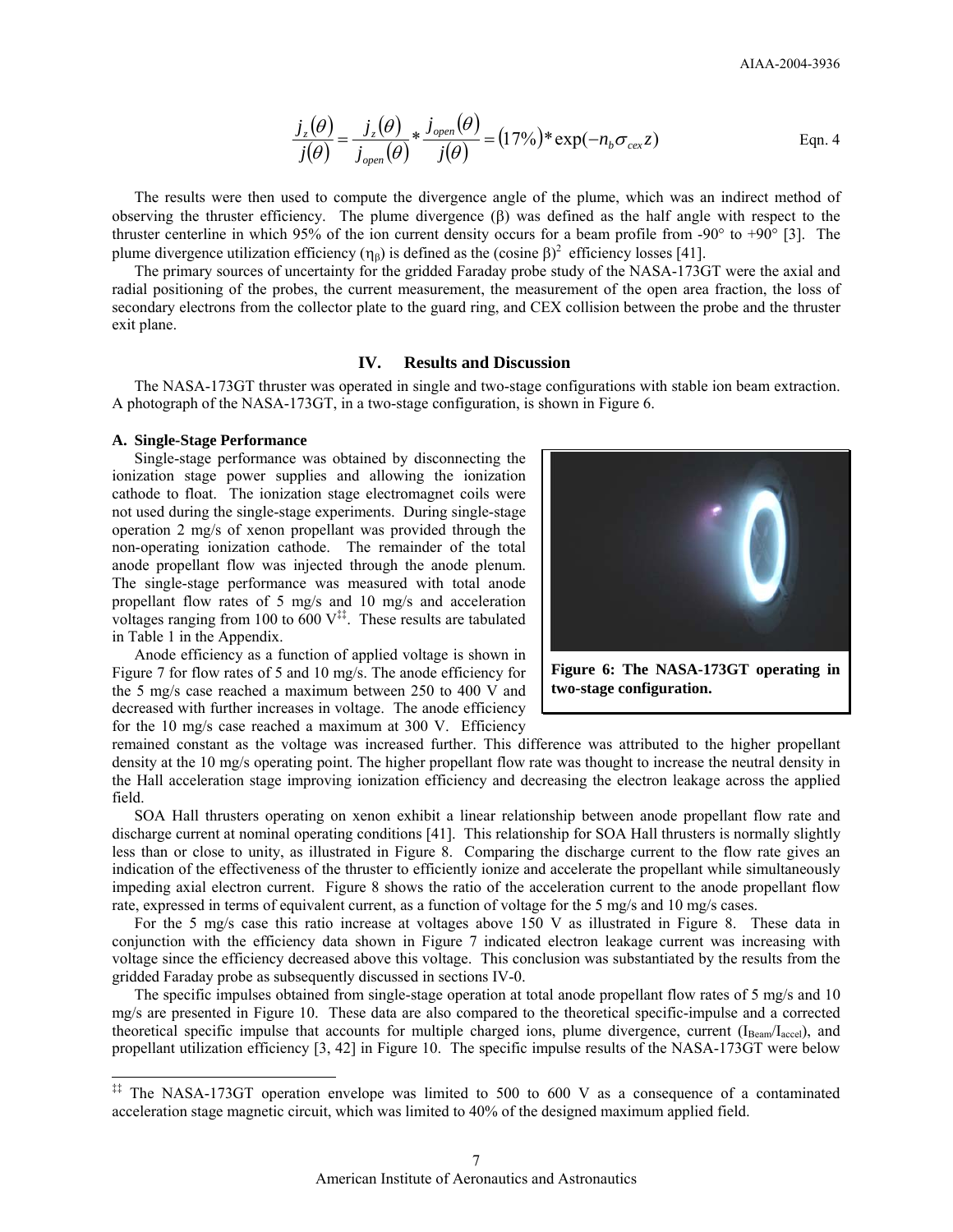the theoretical specific impulse curve. The corrected specific impulse, calculated based on the results measured with the **ExB** and gridded Faraday probes, matched the measured specific impulse results. This corrected specific impulse indicated the NASA-173GT was hampered by a large electron leakage current  $(\eta_{\text{current}} \leq 0.5)$  and plume divergence  $(\eta_{\text{current}} < 0.6)$ .

The electron leakage current is thought to be due to the interface between the ionization and acceleration stages of the NASA-173GT. During the thruster testing the surface of the BN shields perpendicular to the direction of the Hall current glowed, as can be seen in Figure 9. This interaction may have allowed a large percentage of the Hall current to interact with the internal structure of the thruster enhancing electron leakage. This conclusion was supported by performance data and data from the gridded Faraday probe.

#### **B. Two-Stage Performance**

The two-stage performance characteristics were measured for total anode propellant flow rates of 5 mg/s and 10 mg/s at acceleration voltages of 100 to 600  $V^{\ddagger\ddagger}$ , ionization currents of 15 and 25 Amperes, and ionization-stage powers from 100 to 600 Watts. During twostage operation 2 mg/s was provided through the operating ionization cathode. The remainder of the total anode propellant flow was injected through the anode plenum. Twostage anode efficiency as a



**Figure 7: Single-stage anode efficiency as a function of acceleration potential for an anode flow rates of 5 and 10 mg/s.** 



**Figure 8: The ratio of the acceleration current to the total anode propellant equivalent current as a function of acceleration voltage at propellant flow rates of 5 mg/s and 10 mg/s in single-stage operation mode compared to the NASA-173Mv2 [3].** 

function of applied voltage is shown in Figure 11 for flow rates of 5 and 10 mg/s. For the 5 mg/s propellant flow rate case anode efficiency reached a maximum between 200 to 350 V and decreased with increasing acceleration voltage. For the 10 mg/s propellant flow rate case anode efficiency reached a maximum at 300 V for the range of power levels.

As with the single stage data the ratio of the acceleration current to the anode propellant flow rate was considered. Figure 12 illustrates this ratio as a function of the acceleration voltage for 5 mg/s and 10 mg/s cases.

For the 5 mg/s case the ratio increased from 100 to 600 V. The anode efficiency of the 5 mg/s two-stage case, shown in Figure 11, increased with acceleration voltage between 200 and 350 V, and then decreased with further increases in voltage. The results from Figure 11 and Figure 12 suggested that these changes in efficiency were the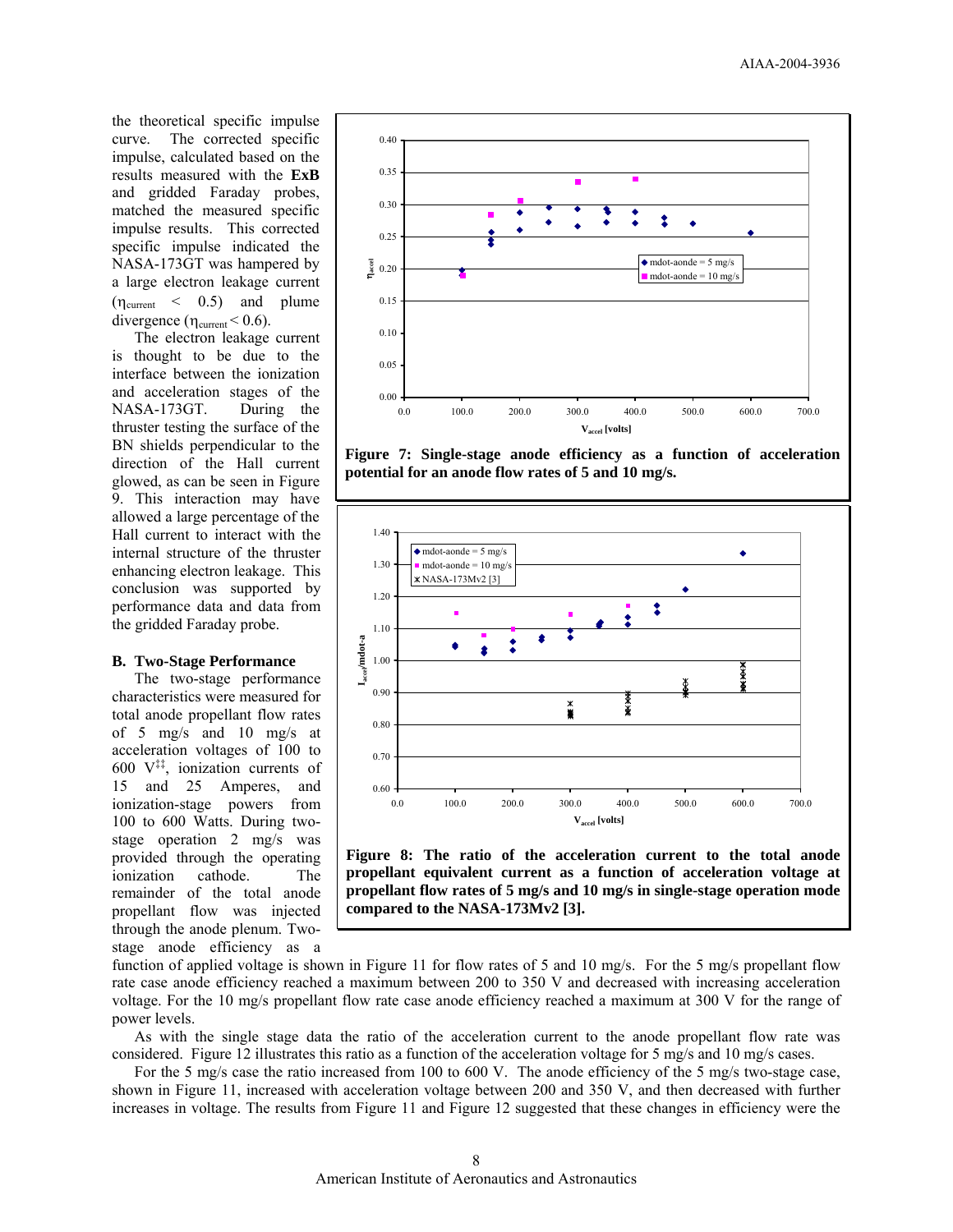result of electron leakage. Above 350 V increases in electron leakage dominated increases in ion current. The interaction of the Hall current with the flux shunt shields again appeared to limit the anode efficiency of the NASA-173GT at higher acceleration potentials.

The two-stage specific impulse data for propellant flow rates of 5 mg/s and 10 mg/s, acceleration voltages ranging from 100 to 600 V, and the ionization power levels from 200 to 600 Watts are presented in Figure 13. A comparison of the theoretical specific-impulse and multiple term corrected specific-impulses [42] for both 5 and 10 mg/s cases are also presented in Figure 13. These data also suggest electron leakage and plume divergence was the dominant loss mechanisms during two-state operation as similarly observed during single stage operation.

# **C. Single and Two-Stage Operation Comparison**

The performances results of the single and two-stage were equivalent, which indicated no observable improvements. The ratio of thrust-to-acceleration power

as a function of acceleration voltage was also considered for both single and two-stage. The thrust-to-acceleration power thrust-to-acceleration ratios also indicated no performance benefit of two-stage operation relative to single-stage. The potentially large electron leakage current and plume divergence may have negated any potential benefit of the two stage configuration relative to single stage.

#### **D. ExB Probe Results**

The NASA-173GT ion velocity distributions and ion species fractions for the thruster operating in single and two-stage configurations were obtained using an **ExB** probe. The **ExB** response as a function of acceleration potential for twostage thruster operation at 10 mg/s and 15 A of ionization



**Figure 9: A photograph of the NASA-173GT operating in single-stage configuration that illustrates the interaction of the Hall current with the BN flux shunt shields.** 



**Figure 10: The single-stage specific-impulse results for 5 and 10 mg/s propellant flow rates compared to a theoretical and corrected specificimpulse calculation for the each case.** 

current are illustrated in Figure 14. The primary  $Xe^+$  peaks are separated by probe voltages of 16 and 13 volts. These voltages correspond to acceleration potentials of between 120 and 126 volts. The uncertainty in the **ExB** alignment was determined to be approximately 15% to 30% of the applied acceleration potentials. The lower limit was calculated based on unpublished ion thruster **ExB** measurements made with the same probe. The upper limit was determined from a comparison of the  $Xe^+$  peaks for the 200, 300, and 400 volt traces shown in Figure 14.

The **ExB** probe traces for single and two-stage operation yielded distinct  $Xe^+$  peaks with less distinct  $Xe^+$  peaks. Xe+++ peaks were not observed in the data gathered with the **ExB** probe, but were incorporated into the calculation of the ion species fractions. The ion species fraction calculated based on the ExB probe data are tabulated for both single and two-stage configurations in Table 3 of the Appendix.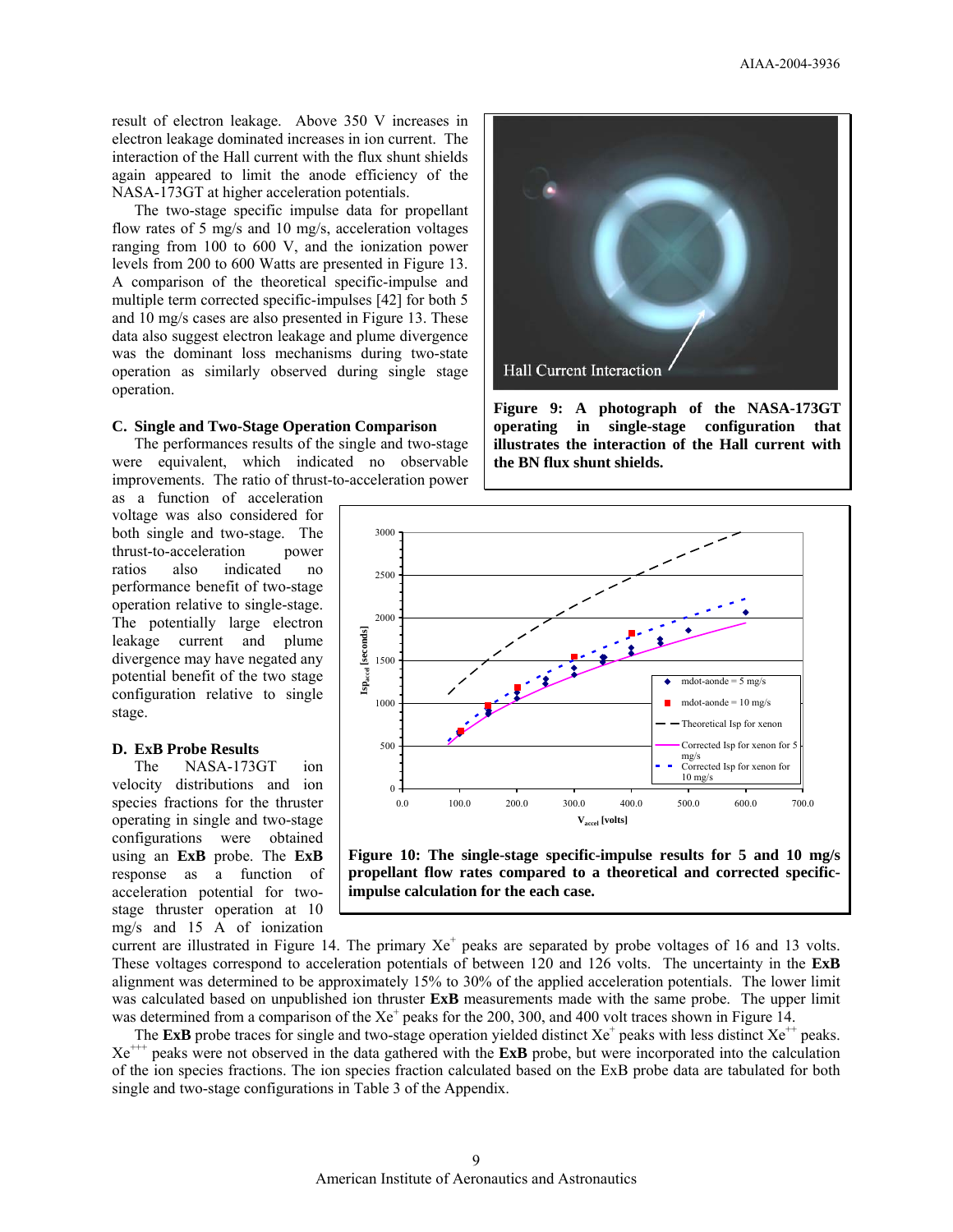The **ExB** ion species fraction results indicated that increasing voltage increased the production of multiple charged ions. The increase of the multiple charged ions followed a similar trend exhibited by the NASA-173Mv2 [3] data for voltages between 200 and 500 V. Operation of the NASA-173GT in a two-stage configuration did not reduce the amount of multiple charged ions. The increase in multiple ionized propellant with voltage indicated a 0.8% decrease of the charge utilization efficiency  $(\eta_{charge}$ = 98.4% to 97.6%). The ability to operate the NASA-173GT at greater acceleration potentials may have shown a difference over SOA single-stage Hall thrusters.

# **E. Gridded Faraday Probe Results**

The ion current density profiles of the NASA-173GT in single and two-stage configuration were measured with two gridded Faraday probes located 0.45 m and 0.95 m downstream of the thruster exit. The electron repelling grid was biased to -30 V and the ion collector was biased to +5 V. These voltages were selected based on the measured background CEX floating potential. The divergence angles, total ion currents, and corrected total ion currents for single and two-stage configurations are presented in Table 4 of the Appendix. The divergence angles as a function of voltage and the ionization stage currents for the two-stage operation at a propellant flow rate of 10 mg/s are presented in Figure



**Figure 11: Two-stage anode efficiency as a function of acceleration potential for an anode flow rates of 5 and 10 mg/s and an ionization power level between 100 and 600 watts.** 



**Figure 12: The ratio of the acceleration current to the total anode propellant flow rate equivalent current as a function of acceleration voltage at propellant flow rates of 5 mg/s and 10 mg/s in two-stage operation mode compared to the NASA-173Mv2 [3].** 

15. As acceleration voltage was increased the plume divergence decreased.

The two-stage plume divergence data at the acceleration potential of 400 V, ionization stage current of 15 A, and 10 mg/s propellant flow rate yielded the smallest half-angle of 39° at 0.45 m. The largest plume divergence occurred at 61° for the 0.45 m probe at a 100 Volt acceleration potential, 10 mg/s, and an ionization stage current of 15 A. The 0.45 and 0.95 m gridded Faraday probe data were separated by an average of 7° at the same operating conditions. This difference was attributed to increased ion current measured at the 0.95 m probe location relative to the 0.45 m probe location as shown in Table 4. The decrease in plume divergence with increasing voltage indicated a 156% increase of the plume divergence utilization efficiency ( $\eta_8$ = 23% to 60%).

The NASA-173GT results from the 0.45 m gridded Faraday probe were combined with the efficiency loss definitions [41] to estimate specific-impulse as a function of acceleration voltage for the NASA-173GT single and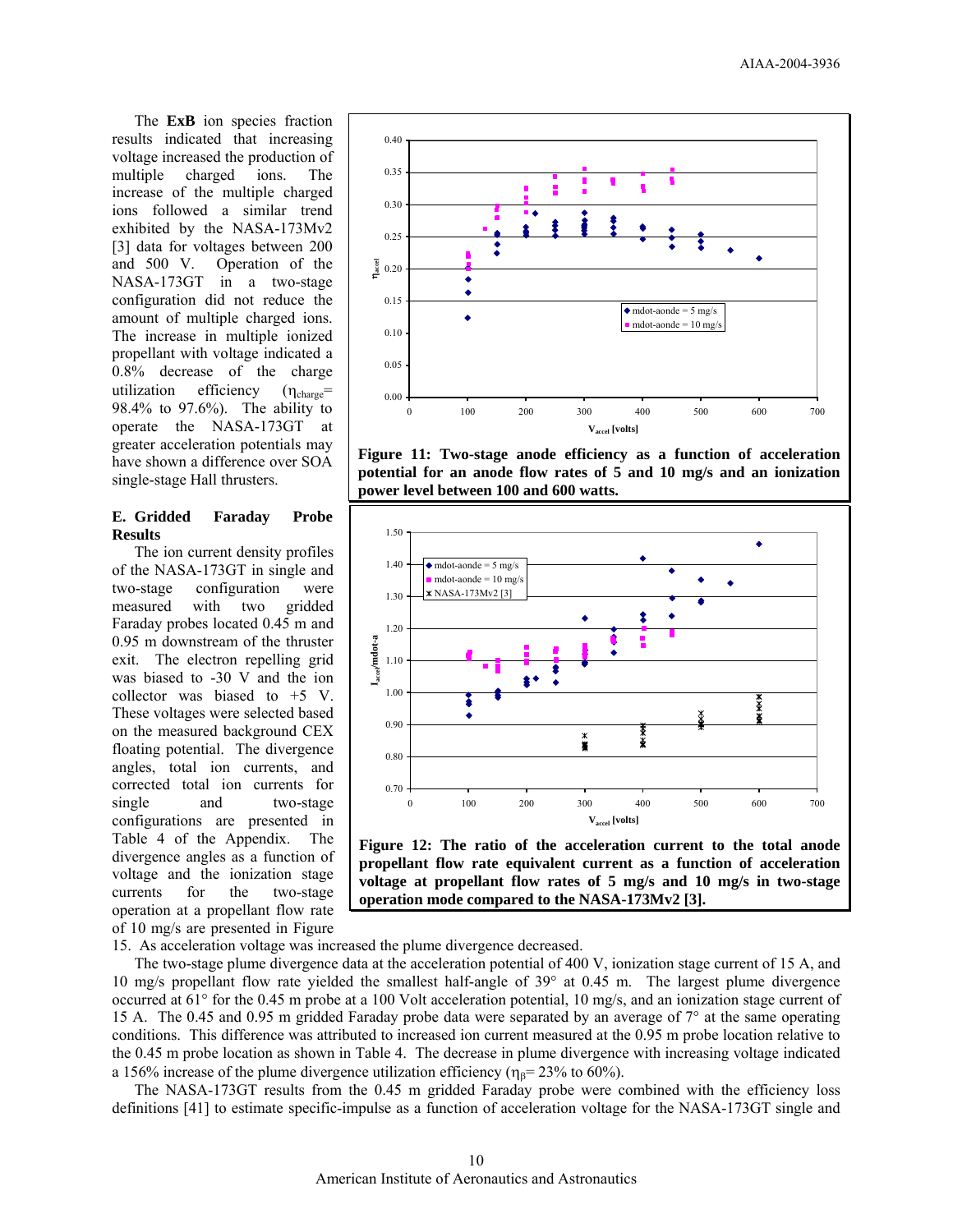two-stage operation. The current utilization efficiency, the ratio of the ion beam current to the acceleration current, for both the single and two-stage data increased from 35% to 49% with voltage.

# **V. Conclusion**

The NASA-173GT thruster was operated in single and twostage configurations. The single and two-stage thruster configuration provided approximately the same performance at each anode propellant flow rate studied. The performance and plasma plume results indicated that the NASA-173GT operated with a large electron leakage current, 65% to 51% of the acceleration current, for both single and two-stage configurations. Physical observation of the thruster under operation and gridded Faraday probe results indicated that electron Hall current was intersecting the four flux shunts BN shields. The Hall current interaction with the flux shunts promoted an increase in the electron leakage mechanism. The ExB probe measurements indicated decreased charge utilization efficiency from 98.4% to 97.6% with increased voltage. The gridded Faraday probe measurements indicated increased plume divergence utilization efficiency from 23% to 60% with increased voltage. The electron leakage, the plume divergence, and the ion species fractions limited the anode efficiency of the thruster to



**Figure 13: The two-stage specific-impulse results for 5 and 10 mg/s propellant flow rates compared to a theoretical and corrected specificimpulse calculation for each case.** 



a maximum of 34% to 36% for both the single and two-stage configurations. Possible future improvement to the NASA-173GT thruster design includes the removal of the flux shunts and shields that would improve the NASA-173GT operation.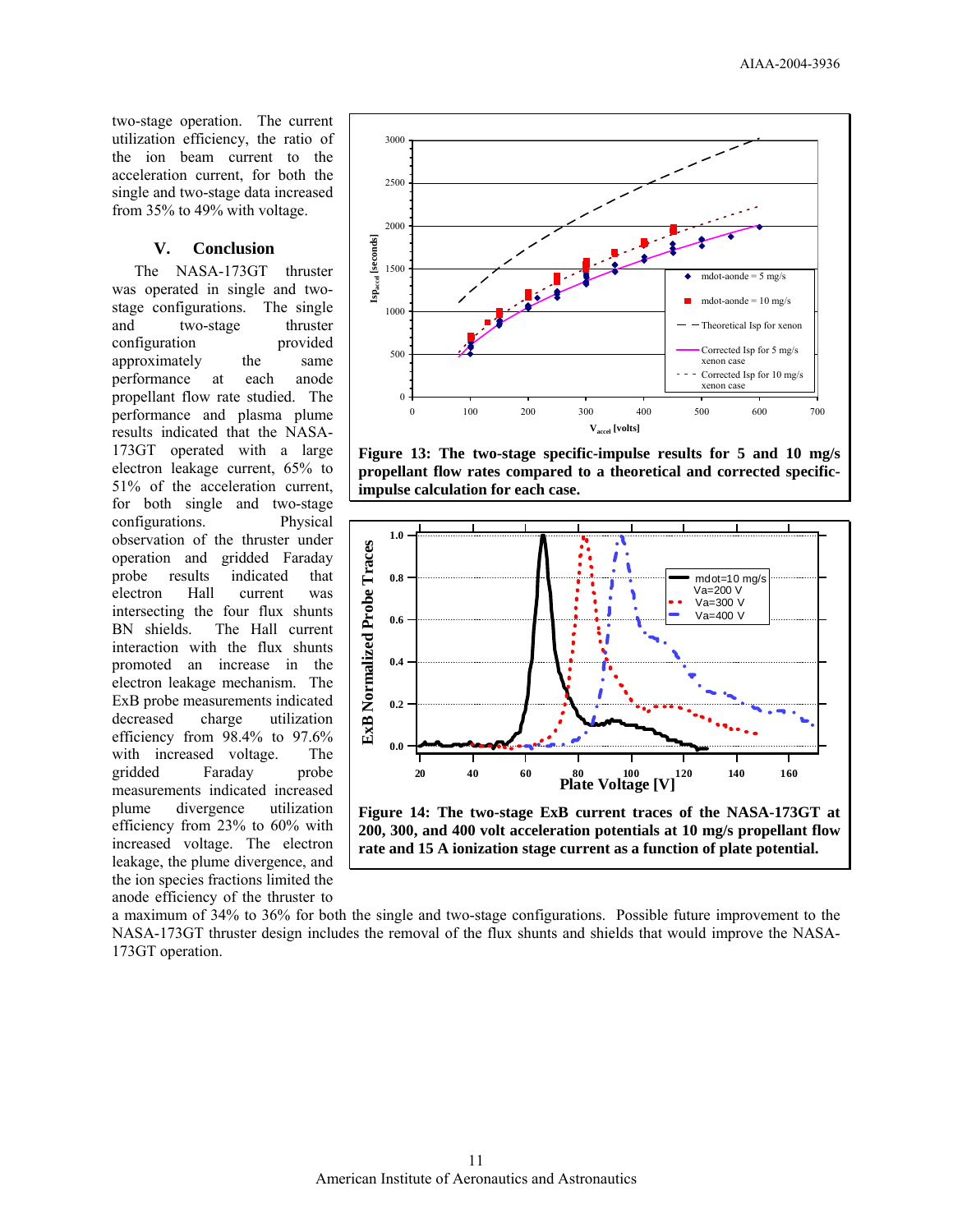

# **Appendix**

**Table 1: The single-stage performance characterization results of the NASA-173GT.** 

|          |       | Accel<br>Power | Anode  | Ion Cath | Hall Cath | Total Ion<br>Flow |                                   |              |      |     |                             | Pressure  | Thrust | Anode Isp | Anode |
|----------|-------|----------------|--------|----------|-----------|-------------------|-----------------------------------|--------------|------|-----|-----------------------------|-----------|--------|-----------|-------|
| $Va$ [V] | Ia[A] | [kW]           | [mg/s] | [mg/s]   | [mg/s]    | [mg/s]            | $\operatorname{Iin} [\mathbf{A}]$ | $T$ in $ C $ |      |     | $Iom[A]$ Tot $[C]$ Vc-g [V] | [Torr-Xe] | [mN]   | [sec]     | Eff   |
| 100.0    | 4.90  | 0.49           | 4.70   | 0.00     | 0.50      | 4.70              | 1.21                              | 30           | 1.00 | 30  | $-9.1$                      | 2.6E-06   | 30.2   | 655       | 0.20  |
| 100.0    | 5.20  | 0.52           | 4.96   | 0.00     | 0.50      | 4.96              | 1.21                              | 32           | 1.00 | 30  | $-8.9$                      | 2.7E-06   | 31.3   | 643       | 0.19  |
| 150.3    | 5.03  | 0.76           | 4.92   | 0.00     | 0.50      | 4.92              | 1.88                              | 39           | 2.22 | 36  | $-11.0$                     | 2.7E-06   | 42.7   | 885       | 0.24  |
| 150.3    | 5.11  | 0.77           | 4.98   | 0.00     | 0.50      | 4.98              | 1.89                              | 43           | 2.22 | 40  | $-11.0$                     | 2.7E-06   | 42.7   | 873       | 0.24  |
| 200.2    | 5.14  | 1.03           | 4.98   | 0.00     | 0.50      | 4.98              | 2.76                              | 58           | 2.80 | 50  | $-12.0$                     | 2.7E-06   | 51.7   | 1058      | 0.26  |
| 250.0    | 5.16  | 1.29           | 4.85   | 0.00     | 0.50      | 4.85              | 3.88                              | 79           | 3.96 | 66  | $-12.6$                     | 2.7E-06   | 58.4   | 1228      | 0.27  |
| 300.3    | 5.29  | 1.59           | 4.94   | 0.00     | 0.50      | 4.94              | 3.80                              | 113          | 3.93 | 91  | $-12.0$                     | 2.6E-06   | 64.6   | 1335      | 0.27  |
| 350.0    | 5.49  | 1.92           | 4.96   | 0.00     | 0.50      | 4.96              | 3.84                              | 221          | 3.72 | 151 | $-11.5$                     | 2.7E-06   | 72.0   | 1481      | 0.27  |
| 400.0    | 5.54  | 2.22           | 4.98   | 0.00     | 0.50      | 4.98              | 4.90                              | 335          | 4.35 | 210 | $-11.5$                     | 2.7E-06   | 77.4   | 1583      | 0.27  |
| 451.0    | 5.70  | 2.57           | 4.96   | 0.00     | 0.50      | 4.96              | 4.30                              | 460          | 4.38 | 266 | $-10.5$                     | 2.6E-06   | 82.9   | 1703      | 0.27  |
| 151.0    | 5.17  | 0.78           | 2.98   | 2.00     | 0.50      | 4.98              | 2.40                              | 31           | 2.45 | 24  | $-11.3$                     | 2.7E-06   | 44.7   | 915       | 0.26  |
| 200.4    | 5.28  | 1.06           | 2.98   | 2.00     | 0.50      | 4.98              | 2.80                              | 41           | 3.27 | 34  | $-12.0$                     | 2.7E-06   | 55.1   | 1126      | 0.29  |
| 250.8    | 5.35  | 1.34           | 2.98   | 2.00     | 0.50      | 4.98              | 3.60                              | 54           | 3.60 | 45  | $-12.4$                     | 2.6E-06   | 62.9   | 1286      | 0.30  |
| 300.0    | 5.45  | 1.64           | 2.98   | 2.00     | 0.50      | 4.98              | 3.46                              | 70           | 3.99 | 59  | $-12.0$                     | 2.6E-06   | 69.1   | 1414      | 0.29  |
| 350.0    | 5.55  | 1.94           | 2.98   | 2.00     | 0.50      | 4.98              | 3.80                              | 90           | 4.30 | 76  | $-12.3$                     | 2.7E-06   | 75.4   | 1542      | 0.29  |
| 353.0    | 5.58  | 1.97           | 2.98   | 2.00     | 0.50      | 4.98              | 3.70                              | 133          | 4.11 | 103 | $-11.0$                     | 2.7E-06   | 75.2   | 1538      | 0.29  |
| 400.0    | 5.66  | 2.26           | 2.98   | 2.00     | 0.50      | 4.98              | 4.60                              | 171          | 4.85 | 130 | $-11.4$                     | 2.6E-06   | 80.7   | 1651      | 0.29  |
| 450.4    | 5.84  | 2.63           | 2.98   | 2.00     | 0.50      | 4.98              | 5.08                              | 235          | 4.90 | 168 | $-11.2$                     | 2.6E-06   | 85.6   | 1752      | 0.28  |
| 500.0    | 6.09  | 3.05           | 2.98   | 2.00     | 0.50      | 4.98              | 4.96                              | 302          | 4.86 | 200 | $-10.5$                     | 2.6E-06   | 90.6   | 1853      | 0.27  |
| 600.0    | 6.65  | 3.99           | 2.98   | 2.00     | 0.50      | 4.98              | 5.80                              | 370          | 4.40 | 223 | $-9.6$                      | 2.6E-06   | 100.9  | 2063      | 0.26  |
| 101.9    | 11.50 | 1.17           | 8.01   | 2.00     | 1.00      | 10.02             | 2.00                              | 300          | 2.37 | 211 | $-7.8$                      | 4.7E-06   | 66.8   | 680       | 0.19  |
| 150.0    | 10.80 | 1.62           | 8.01   | 2.00     | 1.00      | 10.02             | 3.00                              | 394          | 3.22 | 218 | $-9.3$                      | 4.7E-06   | 96.0   | 977       | 0.28  |
| 200.8    | 11.00 | 2.21           | 8.01   | 2.00     | 1.00      | 10.02             | 4.08                              | 424          | 4.78 | 235 | $-10.3$                     | 4.7E-06   | 116.4  | 1185      | 0.31  |
| 300.6    | 11.46 | 3.44           | 8.01   | 2.00     | 1.00      | 10.02             | 5.38                              | 491          | 4.81 | 262 | $-9.7$                      | 4.7E-06   | 152.0  | 1547      | 0.33  |
| 400.8    | 11.72 | 4.70           | 8.01   | 2.00     | 1.00      | 10.02             | 6.01                              | 590          | 4.74 | 280 | $-9.6$                      | 4.7E-06   | 178.8  | 1820      | 0.34  |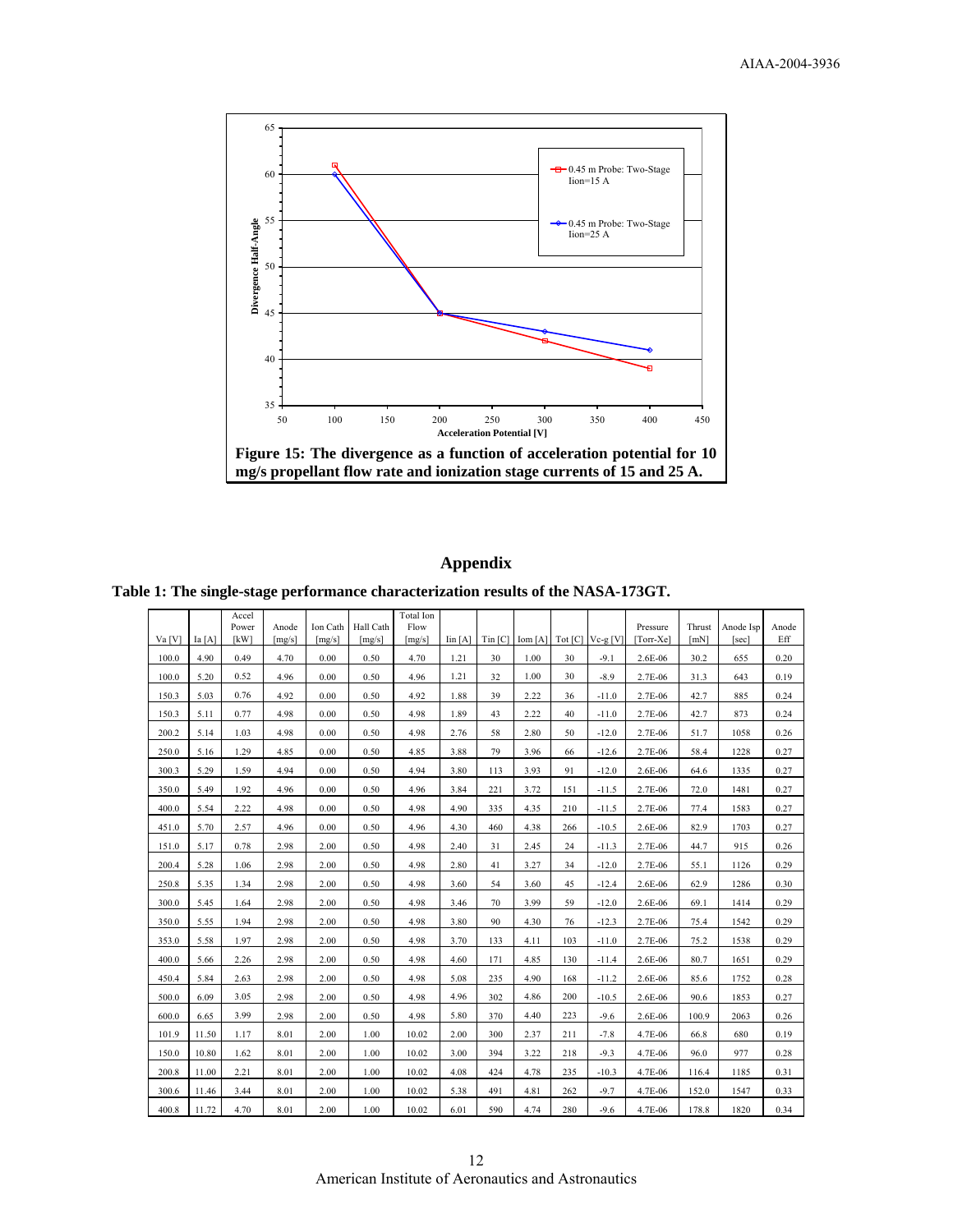|                |                |                | Acce         |            |                     |              |              | Total               |              |              |              |                  |              |              |                    |                |              |              |
|----------------|----------------|----------------|--------------|------------|---------------------|--------------|--------------|---------------------|--------------|--------------|--------------|------------------|--------------|--------------|--------------------|----------------|--------------|--------------|
|                |                |                | -1<br>Powe   | Ion        | Anod<br>e           | Ion<br>Cath  | Hall<br>Cath | Ion<br>Flow         |              |              |              |                  |              |              |                    | Thru           | Anod         |              |
| Va             | Ia             | Id             | $\mathbf{r}$ | Powe       | $\lceil \text{mg}/$ | [mg          | [mg]         | $\lceil \text{mg}/$ | Iin          | Iot          | Idc1         | Idc <sub>2</sub> | Idc3-        | Idc5         | Vc-g               | st             | e Isp        | Anod         |
| [V]            | [A]            | [A]            | [kW]         | $r$ [W]    | s]                  | s]           | <sub>s</sub> | <sub>s</sub>        | [A]          | [A]          | [A]          | [A]              | 4[A]         | [A]          | [V]                | [mN]           | [sec]        | e Eff        |
| 100.9          | 4.91           | 15.09          | 0.50         | 227        | 4.06                | 0.99         | 0.50         | 5.05                | 1.43         | 1.58         | 1.27         | 2.90             | 2.98         | 3.49         | $-10.5$            | 28.6           | 577          | 0.16         |
| 150.9<br>200.0 | 4.97<br>5.13   | 15.09          | 0.75         | 229<br>237 | 3.95<br>3.93        | 0.99         | 0.50<br>0.50 | 4.94<br>4.92        | 1.37         | 1.52         | 1.16<br>1.07 | 3.05<br>2.99     | 3.03<br>2.50 | 3.38         | $-10.8$<br>$-11.2$ | 43.5           | 898<br>1072  | 0.26<br>0.27 |
| 250.3          | 5.31           | 15.11<br>15.12 | 1.03<br>1.33 | 236        | 3.93                | 0.99<br>0.99 | 0.50         | 4.92                | 1.83<br>2.46 | 1.77<br>2.43 | 0.95         | 3.19             | 2.69         | 2.96<br>3.35 | $-11.6$            | 51.7<br>59.7   | 1238         | 0.27         |
| 300.4          | 6.06           | 15.12          | 1.82         | 236        | 3.93                | 0.99         | 0.50         | 4.92                | 2.18         | 2.25         | 0.96         | 3.30             | 2.69         | 3.32         | $-10.5$            | 69.4           | 1439         | 0.27         |
| 100.9          | 4.93           | 20.00          | 0.50         | 306        | 4.12                | 0.99         | 0.50         | 5.11                | 1.14         | 1.30         | 0.90         | 2.90             | 2.30         | 3.00         | $-9.7$             | 32.0           | 638          | 0.20         |
| 150.6          | 4.90           | 20.00          | 0.74         | 300        | 3.95                | 0.99         | 0.50         | 4.94                | 1.22         | 1.33         | 0.99         | 2.19             | 2.32         | 3.10         | $-10.0$            | 42.9           | 886          | 0.25         |
| 200.3          | 5.08           | 20.00          | 1.02         | 310        | 3.93                | 0.99         | 0.50         | 4.92                | 1.74         | 1.90         | 0.87         | 2.38             | 2.20         | 3.81         | $-10.7$            | 50.6           | 1049         | 0.26         |
| 250.0          | 5.27           | 20.00          | 1.32         | 320        | 3.95                | 0.99         | 0.50         | 4.94                | 2.42         | 2.44         | 0.85         | 2.80             | 2.00         | 3.37         | $-11.2$            | 58.2           | 1201         | 0.26         |
| 299.9<br>101.0 | 5.38<br>4.65   | 20.10<br>25.00 | 1.61<br>0.47 | 322<br>390 | 3.95<br>4.01        | 0.99<br>0.99 | 0.50<br>0.50 | 4.94<br>5.01        | 2.74<br>1.31 | 2.83<br>1.22 | 0.83<br>1.27 | 2.75<br>2.70     | 2.10<br>2.30 | 3.48<br>2.60 | $-10.6$<br>$-9.5$  | 64.3<br>29.4   | 1327<br>599  | 0.26<br>0.18 |
| 150.8          | 4.91           | 25.00          | 0.74         | 390        | 3.99                | 0.99         | 0.50         | 4.98                | 1.34         | 1.40         | 0.87         | 2.72             | 2.50         | 2.88         | $-10.0$            | 41.9           | 858          | 0.24         |
| 200.4          | 5.06           | 25.00          | 1.01         | 393        | 3.95                | 0.99         | 0.50         | 4.94                | 1.19         | 1.44         | 0.89         | 2.78             | 2.20         | 3.20         | $-9.5$             | 50.3           | 1037         | 0.25         |
| 250.5          | 5.12           | 25.00          | 1.28         | 400        | 3.97                | 0.99         | 0.50         | 4.96                | 1.21         | 1.36         | 1.06         | 2.73             | 1.87         | 3.38         | $-9.5$             | 56.6           | 1162         | 0.25         |
| 300.5          | 5.43           | 25.00          | 1.63         | 400        | 3.97                | 0.99         | 0.50         | 4.96                | 2.06         | 2.01         | 0.84         | 2.91             | 2.32         | 3.06         | $-10.0$            | 64.1           | 1317         | 0.25         |
| 216.0          | 5.34           | 15.10          | 1.15         | 252        | 3.11                | 2.00         | 0.50         | 5.11                | 1.55         | 1.67         | 0.83         | 2.95             | 2.65         | 2.06         | $-11.0$            | 58.1           | 1159         | 0.29         |
| 300.5<br>350.0 | 5.56<br>5.80   | 15.10<br>15.10 | 1.67<br>2.03 | 251<br>248 | 2.96<br>2.94        | 2.00<br>2.00 | 0.50<br>0.50 | 4.96<br>4.94        | 1.76<br>2.36 | 1.99<br>2.56 | 0.81<br>1.39 | 2.94<br>2.88     | 2.66<br>2.64 | 2.75<br>2.99 | $-10.6$<br>$-10.0$ | 69.0           | 1418<br>1544 | 0.29<br>0.28 |
| 400.8          | 6.06           | 15.10          | 2.43         | 251        | 2.94                | 2.00         | 0.50         | 4.94                | 3.15         | 3.54         | 0.50         | 2.80             | 2.64         | 2.98         | $-10.0$            | 74.8<br>79.4   | 1639         | 0.26         |
| 450.0          | 6.15           | 15.10          | 2.77         | 246        | 2.96                | 2.00         | 0.50         | 4.96                | 4.07         | 4.30         | 0.63         | 2.00             | 2.99         | 2.98         | $-10.3$            | 84.7           | 1739         | 0.26         |
| 500.0          | 6.36           | 15.10          | 3.18         | 244        | 2.96                | 2.00         | 0.50         | 4.96                | 4.67         | 4.67         | 0.63         | 3.00             | 2.99         | 2.98         | $-10.8$            | 89.5           | 1838         | 0.25         |
| 301.0          | 5.62           | 20.00          | 1.69         | 540        | 2.96                | 2.00         | 0.50         | 4.96                | 2.11         | 2.07         | 0.71         | 3.00             | 3.00         | 3.00         | $-11.5$            | 68.0           | 1397         | 0.28         |
| 350.0          | 5.97           | 20.00          | 2.09         | 560        | 2.98                | 2.00         | 0.50         | 4.98                | 2.25         | 2.35         | 0.71         | 2.90             | 2.88         | 3.00         | $-10.5$            | 75.6           | 1546         | 0.27         |
| 400.0          | 6.98           | 20.00          | 2.79<br>3.07 | 600        | 2.92<br>2.94        | 2.00         | 0.50         | 4.92<br>4.94        | 3.03<br>3.26 | 3.40         | 0.58<br>0.82 | 2.90<br>2.90     | 2.88         | 3.00         | $-9.8$<br>$-9.9$   | 85.5           | 1771<br>1791 | 0.27<br>0.25 |
| 450.0<br>500.0 | 6.82<br>6.68   | 20.00<br>20.00 | 3.34         | 500<br>340 | 2.94                | 2.00<br>2.00 | 0.50<br>0.50 | 4.94                | 3.80         | 3.50<br>3.87 | 0.82         | 2.90             | 2.88<br>2.88 | 3.00<br>3.00 | $-9.9$             | 86.8<br>89.5   | 1847         | 0.24         |
| 300.0          | 5.43           | 25.10          | 1.63         | 432        | 2.96                | 2.00         | 0.50         | 4.96                | 1.50         | 1.78         | 0.88         | 3.20             | 3.00         | 3.00         | $-10.7$            | 65.3           | 1342         | 0.26         |
| 350.3          | 5.72           | 25.10          | 2.00         | 439        | 2.94                | 2.00         | 0.50         | 4.94                | 2.23         | 2.45         | 0.73         | 3.15             | 3.00         | 3.20         | $-10.7$            | 71.0           | 1464         | 0.25         |
| 400.4          | 6.12           | 25.10          | 2.45         | 444        | 2.92                | 2.00         | 0.50         | 4.92                | 2.54         | 2.64         | 0.66         | 3.15             | 3.00         | 3.20         | $-9.9$             | 77.1           | 1597         | 0.25         |
| 450.7          | 6.37           | 25.10          | 2.87         | 449        | 2.92                | 2.00         | 0.50         | 4.92                | 3.00         | 3.25         | 0.45         | 2.95             | 2.90         | 3.20         | $-9.6$             | 81.4           | 1686         | 0.23         |
| 500.5          | 6.36           | 25.10          | 3.18         | 459        | 2.94                | 2.00         | 0.50         | 4.94                | 3.90         | 3.97         | 0.47         | 2.95             | 2.90         | 3.18         | $-10.0$            | 85.6           | 1765         | 0.23         |
| 550.7<br>600.0 | 6.60<br>7.20   | 25.10<br>25.10 | 3.63<br>4.32 | 462<br>462 | 2.92<br>2.92        | 2.00<br>2.00 | 0.50<br>0.50 | 4.92<br>4.92        | 4.30<br>4.00 | 4.04<br>4.00 | 0.47<br>0.47 | 2.95<br>2.95     | 2.90<br>2.90 | 3.18<br>3.18 | $-9.7$<br>$-8.7$   | 90.5<br>95.9   | 1875<br>1987 | 0.23<br>0.22 |
| 100.0          | 4.95           | 15.00          | 0.50         | 234        | 2.98                | 2.00         | 0.50         | 4.98                | 2.00         | 2.32         | 0.47         | 2.60             | 3.00         | 1.94         | $-10.4$            | 24.7           | 505          | 0.12         |
| 150.0          | 4.97           | 15.00          | 0.75         | 234        | 2.96                | 2.00         | 0.50         | 4.96                | 2.60         | 2.75         | 0.54         | 2.80             | 2.98         | 1.74         | $-12.2$            | 40.7           | 837          | 0.22         |
| 200.0          | 5.18           | 15.00          | 1.04         | 240        | 2.96                | 2.00         | 0.50         | 4.96                | 2.86         | 3.13         | 0.44         | 2.93             | 2.50         | 1.60         | $-12.0$            | 51.6           | 1059         | 0.26         |
| 250.0          | 5.35           | 15.00          | 1.34         | 240        | 2.96                | 2.00         | 0.50         | 4.96                | 2.97         | 3.50         | 0.23         | 2.67             | 2.70         | 1.56         | $-12.0$            | 59.6           | 1224         | 0.27         |
| 300.0          | 5.41           | 15.00          | 1.62         | 240        | 2.96                | 2.00         | 0.50         | 4.96                | 3.70         | 3.92         | 0.43         | 2.63             | 2.50         | 1.93         | $-11.4$            | 65.6           | 1347         | 0.27         |
| 350.0<br>100.0 | 5.58<br>11.30  | 15.00<br>15.00 | 1.95         | 236<br>198 | 2.96<br>8.12        | 2.00<br>2.00 | 0.50<br>1.00 | 4.96<br>10.12       | 4.10<br>1.30 | 4.00<br>1.30 | 0.34<br>1.18 | 2.77<br>2.90     | 2.50<br>3.15 | 2.10<br>3.14 | $-11.2$<br>$-6.7$  | 71.6           | 1470         | 0.26<br>0.22 |
| 150.0          |                |                |              |            |                     |              |              |                     |              |              |              | 3.00             |              | 3.17         |                    |                |              |              |
|                |                |                | 1.13         |            |                     |              |              |                     |              |              |              |                  |              |              |                    | 71.7           | 722          |              |
| 200.5          | 11.20<br>11.36 | 15.00<br>15.00 | 1.68<br>2.28 | 206<br>211 | 8.16<br>8.14        | 2.00<br>2.00 | 1.00<br>1.00 | 10.17<br>10.14      | 1.90<br>2.64 | 1.97<br>2.86 | 1.14<br>1.10 | 3.08             | 3.12<br>3.07 | 3.50         | $-8.2$<br>$-9.1$   | 99.9<br>122.3  | 1002<br>1229 | 0.29<br>0.32 |
| 250.3          | 11.35          | 15.00          | 2.84         | 215        | 7.99                | 2.00         | 1.00         | 9.99                | 3.36         | 3.48         | 1.14         | 2.90             | 3.06         | 3.20         | $-9.7$             | 136.5          | 1392         | 0.33         |
| 300.0          | 11.34          | 15.00          | 3.40         | 218        | 7.93                | 2.00         | 1.00         | 9.93                | 4.07         | 4.17         | 1.13         | 2.90             | 3.06         | 3.30         | $-9.9$             | 151.4          | 1554         | 0.34         |
| 100.8          | 11.03          | 20.00          | 1.11         | 285        | 7.86                | 1.99         | 1.00         | 9.86                | 1.44         | 1.51         | 1.00         | 2.54             | 2.90         | 3.15         | $-7.0$             | 69.4           | 717          | 0.22         |
| 150.6          | 10.85          | 20.00          | 1.63         | 282        | 8.03                | 1.99         | 1.00         | 10.03               | 2.10         | 2.21         | 0.82         | 2.82             | 3.23         | 2.89         | $-8.6$             | 98.8           | 1004         | 0.30         |
| 200.0<br>250.3 | 10.95<br>11.02 | 20.00<br>20.00 | 2.19<br>2.76 | 288<br>280 | 8.01<br>8.01        | 1.99<br>1.99 | 1.00<br>1.00 | 10.01<br>10.01      | 3.16<br>3.69 | 3.46<br>3.95 | 0.83<br>0.50 | 2.58<br>2.70     | 2.63<br>2.50 | 2.83<br>2.64 | $-9.7$<br>$-10.0$  | 116.7<br>132.7 | 1189<br>1352 | 0.31<br>0.32 |
| 300.0          | 11.27          | 20.00          | 3.38         | 290        | 8.01                | 1.99         | 1.00         | 10.01               | 4.28         | 4.13         | 0.98         | 2.70             | 2.50         | 2.71         | $-10.0$            | 147.3          | 1501         | 0.32         |
| 102.0          | 11.40          | 25.00          | 1.16         | 358        | 8.12                | 2.00         | 1.00         | 10.12               | 1.35         | 1.32         | 0.91         | 2.43             | 2.99         | 3.20         | $-7.0$             | 69.8           | 703          | 0.21         |
| 150.7          | 10.68          | 25.00          | 1.61         | 366        | 8.01                | 2.00         | 1.00         | 10.02               | 2.53         | 2.35         | 0.70         | 2.70             | 2.70         | 2.86         | $-9.1$             | 95.1           | 968          | 0.28         |
| 200.5          | 10.90          | 25.00          | 2.19         | 374        | 7.95                | 2.00         | 1.00         | 9.95                | 3.06         | 3.13         | 0.66         | 2.63             | 2.84         | 2.82         | $-9.6$             | 114.5          | 1173         | 0.30         |
| 250.4<br>300.0 | 11.00<br>11.16 | 25.00<br>25.00 | 2.75<br>3.35 | 384<br>394 | 7.97<br>8.03        | 2.00<br>2.00 | 1.00<br>1.00 | 9.97<br>10.04       | 3.58<br>4.45 | 3.69<br>4.41 | 0.76<br>0.76 | 2.72<br>2.72     | 2.84<br>2.84 | 2.82<br>2.82 | $-9.8$<br>$-10.0$  | 132.1<br>146.5 | 1350<br>1488 | 0.32<br>0.32 |
| 101.0          | 11.00          | 25.00          | 1.11         | 345        | 6.94                | 3.01         | 1.00         | 9.94                | 1.23         | 1.42         | 1.11         | 2.88             | 2.70         | 2.67         | $-6.8$             | 66.5           | 682          | 0.20         |
| 150.2          | 10.67          | 25.00          | 1.60         | 360        | 6.98                | 3.01         | 1.00         | 9.98                | 1.78         | 1.84         | 0.84         | 2.74             | 2.67         | 2.52         | $-7.9$             | 94.6           | 966          | 0.28         |
| 200.0          | 11.20          | 25.00          | 2.24         | 367        | 6.81                | 3.01         | 1.00         | 9.81                | 2.35         | 2.35         | 0.89         | 2.68             | 2.78         | 2.90         | $-8.0$             | 112.6          | 1170         | 0.29         |
| 200.0          | 11.00          | 15.00          | 2.20         | 237        | 8.01                | 2.00         | 1.00         | 10.02               | 3.00         | 3.20         | 0.64         | 2.95             | 2.90         | 3.00         | $-10.3$            | 120.0          | 1221         | 0.33         |
| 250.0          | 11.25          | 15.00          | 2.81         | 236        | 7.97                | 2.00         | 1.00         | 9.97                | 3.60         | 3.70         | 0.65         | 3.00             | 2.90         | 3.00         | $-10.1$            | 138.8          | 1419         | 0.34         |
| 301.0<br>349.0 | 11.30<br>11.68 | 15.00          | 3.40<br>4.08 | 239<br>245 | 7.95<br>7.99        | 2.00<br>2.00 | 1.00<br>1.00 | 9.95<br>9.99        | 3.88<br>4.68 | 3.88<br>4.99 | 0.65<br>0.65 | 3.00<br>3.00     | 2.90<br>2.90 | 3.00<br>3.00 | $-10.5$<br>$-10.6$ | 155.1<br>166.1 | 1589<br>1694 | 0.36<br>0.34 |
| 401.0          | 11.45          | 15.00<br>15.00 | 4.59         | 254        | 7.99                | 2.00         | 1.00         | 9.99                | 4.35         | 4.58         | 0.64         | 3.00             | 2.90         | 3.00         | $-10.8$            | 178.8          | 1823         | 0.35         |
| 451.0          | 11.80          | 15.00          | 5.32         | 237        | 7.99                | 2.00         | 1.00         | 9.99                | 4.80         | 4.40         | 0.64         | 3.00             | 2.90         | 3.00         | $-10.4$            | 194.2          | 1981         | 0.35         |
| 130.0          | 10.80          | 20.00          | 1.40         | 300        | 7.97                | 2.00         | 1.00         | 9.97                | 1.86         | 1.99         | 0.60         | 3.00             | 3.00         | 3.00         | $-9.0$             | 85.7           | 876          | 0.26         |
| 301.0          | 11.40          | 20.00          | 3.43         | 314        | 7.93                | 2.00         | 1.00         | 9.93                | 3.60         | 3.80         | 0.65         | 3.00             | 2.90         | 3.00         | $-9.8$             | 151.6          | 1557         | 0.34         |
| 350.0          | 11.60          | 20.00          | 4.06         | 320        | 7.99                | 2.00         | 1.00         | 9.99                | 4.44         | 4.70         | 0.65         | 3.00             | 2.90         | 3.00         | $-10.5$            | 164.3          | 1676         | 0.33         |
| 402.0          | 12.00          | 20.00          | 4.82         | 320        | 7.99                | 2.00         | 1.00         | 9.99                | 4.99         | 5.00         | 0.58         | 2.98             | 2.84         | 2.96         | $-9.9$             | 176.1          | 1796         | 0.32         |
| 451.0<br>301.0 | 11.90<br>11.50 | 20.00<br>25.10 | 5.37<br>3.46 | 326<br>412 | 7.99<br>8.01        | 2.00<br>2.00 | 1.00<br>1.00 | 9.99<br>10.02       | 5.60<br>3.95 | 5.00<br>4.13 | 0.58<br>0.60 | 2.98<br>2.98     | 2.84<br>2.80 | 2.96<br>2.97 | $-10.0$<br>$-10.1$ | 189.3<br>152.5 | 1931<br>1552 | 0.33<br>0.34 |
| 350.0          | 11.58          | 25.10          | 4.05         | 419        | 7.97                | 2.00         | 1.00         | 9.97                | 4.15         | 4.35         | 0.65         | 2.98             | 2.80         | 2.97         | $-10.2$            | 164.7          | 1683         | 0.34         |
| 400.0<br>450.0 | 11.70<br>11.90 | 25.10<br>25.10 | 4.68<br>5.36 | 424<br>422 | 7.99<br>7.99        | 2.00<br>2.00 | 1.00<br>1.00 | 9.99<br>9.99        | 4.67<br>4.96 | 4.81<br>4.87 | 0.65<br>0.65 | 2.98<br>2.98     | 2.80<br>2.80 | 2.97<br>2.97 | $-10.0$<br>$-9.5$  | 175.3<br>191.0 | 1788<br>1948 | 0.33<br>0.34 |

**Table 2: The two-stage performance characterization results of the NASA-173GT.**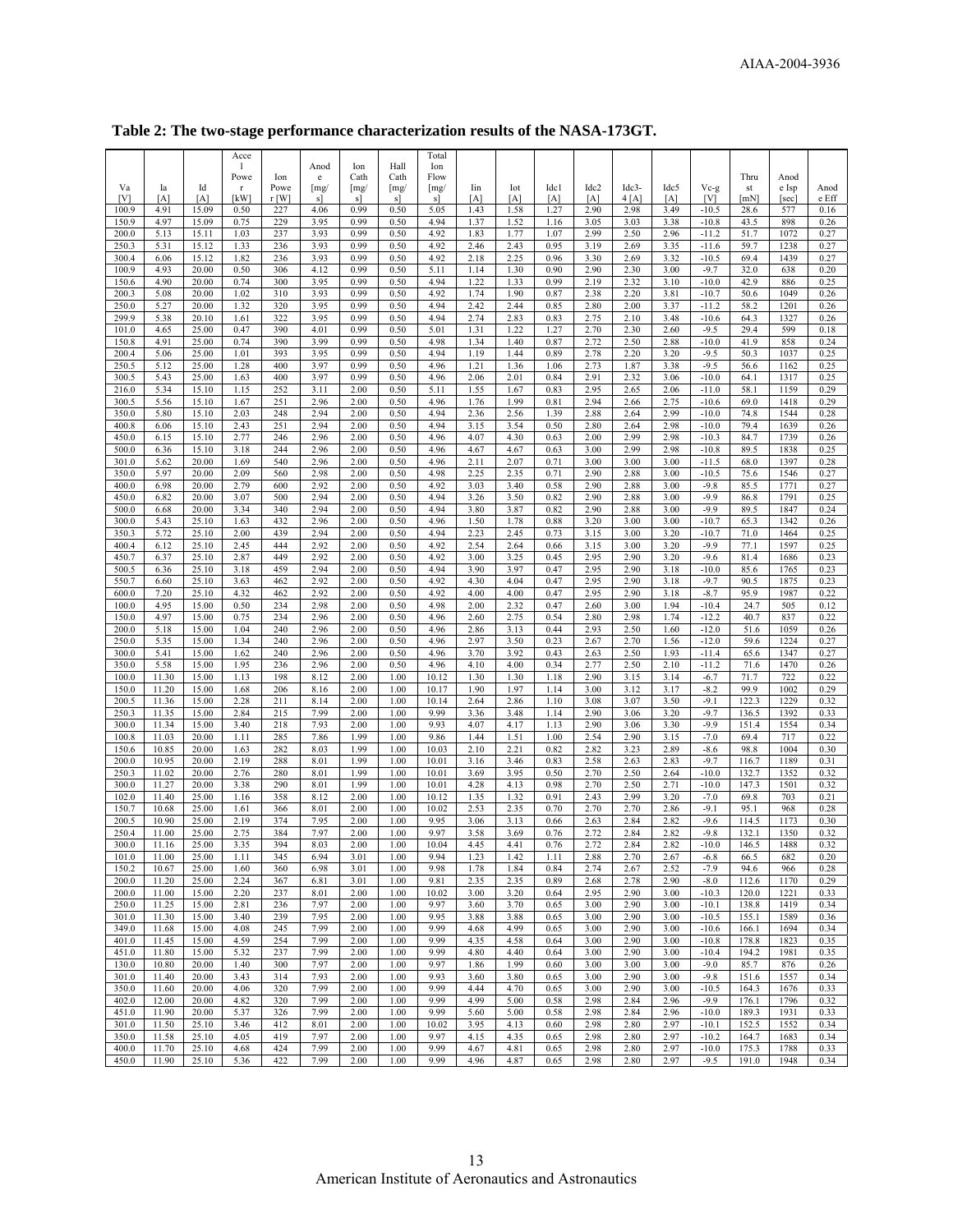| Thruster<br>Configuration | V <sub>accel</sub><br>$[V]$ | $I_{ion}$<br>[A] | $\dot{m}_{anode}$ | ${\zeta_{{\rm X}e}}^{+}$ | ${\zeta_{{\rm X} {\rm e}}}^{++}$ | ${\zeta_{{\rm X} {\rm e} }^{}}^{+++}$ | $\varphi_{Xe}^{\quad \, +}$<br>[V] | $\Delta V_{accel-\phi}$ |
|---------------------------|-----------------------------|------------------|-------------------|--------------------------|----------------------------------|---------------------------------------|------------------------------------|-------------------------|
| Single-Stage              | 200                         |                  | [mg/s]<br>10      | 96.3%                    | 3.2%                             | 0.5%                                  | 230                                | $+15.0%$                |
|                           | 300                         |                  | 10                | 92.3%                    | 6.1%                             | 1.6%                                  | 356                                | $+18.6%$                |
|                           | 400                         | L,               | 10                | 93.3%                    | 6.5%                             | 0.2%                                  | 475                                | $+18.7%$                |
| Two-Stage                 | 200                         | 15               | 5                 | 97.3%                    | 2.3%                             | 0.4%                                  | 223                                | $+11.5%$                |
|                           | 300                         | 15               | 5                 | 96.5%                    | 3.4%                             | 0.1%                                  | 280                                | $-6.5%$                 |
|                           | 400                         | 15               | 5                 | 96.7%                    | 3.2%                             | 0.1%                                  | 448                                | $+12.0%$                |
|                           | 500                         | 15               | 5                 | 95.1%                    | 4.2%                             | 0.7%                                  | 558                                | $+11.6%$                |
| Two-Stage                 | 200                         | 15               | 10                | 95.5%                    | $4.0\%$                          | 0.5%                                  | 230                                | $+15.0%$                |
|                           | 300                         | 15               | 10                | 92.5%                    | $6.2\%$                          | 1.3%                                  | 350                                | $+16.7%$                |
|                           | 400                         | 15               | 10                | 89.5%                    | 8.5%                             | 2.0%                                  | 475                                | $+18.7%$                |
| Two-Stage                 | 200                         | 25               | 10                | 95.5%                    | 3.3%                             | 1.2%                                  | 224                                | $+12.0%$                |
|                           | 300                         | 25               | 10                | 92.5%                    | $6.2\%$                          | 1.3%                                  | 345                                | $+15.0%$                |
|                           | 400                         | 25               | 10                | 91.9%                    | 6.3%                             | 1.8%                                  | 477                                | $+19.2%$                |

**Table 3: The ion species fractions results for the NASA-173GT in both single and two-stage configurations.** 

**Table 4: Tabulated results of the gridded Faraday probe investigation of the NASA-173GT.** 

| Thruster<br>Config. | $V_{\text{accel}}$<br>[V] | $I_{\text{accel}}$<br>[A] | $I_{ion}$<br>$[{\rm A}]$ | $\dot{m}_{anode}$<br>[mg/s] | $\beta_{0.45\ m}$<br>$[^{\circ}]$ | $\beta_{0.95\ m}$<br>$[^{\circ}]$ | $IGP-0.45$ m<br>[A] | $I_{GP-0.95\ m}$<br>[A] | $I_{C-0.45m}$<br>[A] | $I_{C-0.95\ m}$<br>$[{\rm A}]$ |
|---------------------|---------------------------|---------------------------|--------------------------|-----------------------------|-----------------------------------|-----------------------------------|---------------------|-------------------------|----------------------|--------------------------------|
| Single-Stage        | 400                       | 11.8                      | $\blacksquare$           | 10                          | 41                                | 48                                | 5.39                | 7.66                    | 5.59                 | 8.27                           |
| Two-Stage           | 200                       | 5.4                       | 15                       | 5                           | 48                                | 57                                | 2.31                | 3.32                    | 2.37                 | 3.43                           |
|                     | 300                       | 5.8                       | 15                       | 5                           | 44                                | 53                                | 2.42                | 3.51                    | 2.47                 | 3.67                           |
|                     | 400                       | 6.0                       | 15                       | 5                           | 45                                | 53                                | 2.36                | 3.34                    | 2.41                 | 3.50                           |
|                     | 500                       | 6.3                       | 15                       | 5                           | 44                                | 51                                | 2.41                | 3.27                    | 2.46                 | 3.43                           |
| Two-Stage           | 100                       | 4.7                       | 25                       | 5                           | 59                                | 67                                | 1.54                | 2.10                    | 1.58                 | 2.20                           |
|                     | 200                       | 5.4                       | 25                       | 5                           | 48                                | 56                                | 2.18                | 3.07                    | 2.23                 | 3.21                           |
|                     | 300                       | 5.7                       | 25                       | 5                           | 45                                | 52                                | 2.28                | 3.19                    | 2.33                 | 3.33                           |
|                     | 400                       | 6.0                       | 25                       | 5                           | 47                                | 53                                | 2.34                | 3.23                    | 2.39                 | 3.38                           |
|                     | 500                       | 6.3                       | 25                       | 5                           | 44                                | 52                                | 2.40                | 3.27                    | 2.45                 | 3.43                           |
| Two-Stage           | 100                       | 11.7                      | 15                       | 10                          | 61                                | 72                                | 3.93                | 5.03                    | 4.08                 | 5.43                           |
|                     | 200                       | 11.4                      | 15                       | 10                          | 45                                | 52                                | 5.49                | 7.49                    | 5.69                 | 8.08                           |
|                     | 300                       | 11.7                      | 15                       | 10                          | 42                                | 48                                | 5.48                | 7.64                    | 5.68                 | 8.25                           |
|                     | 400                       | 11.9                      | 15                       | 10                          | 39                                | 45                                | 5.54                | 7.79                    | 5.74                 | 8.41                           |
| Two-Stage           | 100                       | 11.2                      | 25                       | 10                          | 60                                | 71                                | 3.85                | 4.91                    | 3.99                 | 5.30                           |
|                     | 200                       | 11.1                      | 25                       | 10                          | 45                                | 56                                | 5.40                | 7.35                    | 5.60                 | 7.93                           |
|                     | 300                       | 11.5                      | 25                       | 10                          | 43                                | 49                                | 5.50                | 7.87                    | 5.70                 | 8.49                           |
|                     | 400                       | 11.8                      | 25                       | 10                          | 41                                | 46                                | 5.50                | 7.65                    | 5.70                 | 8.25                           |

# **Acknowledgments**

The authors would like to acknowledge the support of this research by NASA through contract NGT3-52348 and NAG3-2307 (David Jacobson, technical monitor for both grants). The author would like to thank David Jacobson,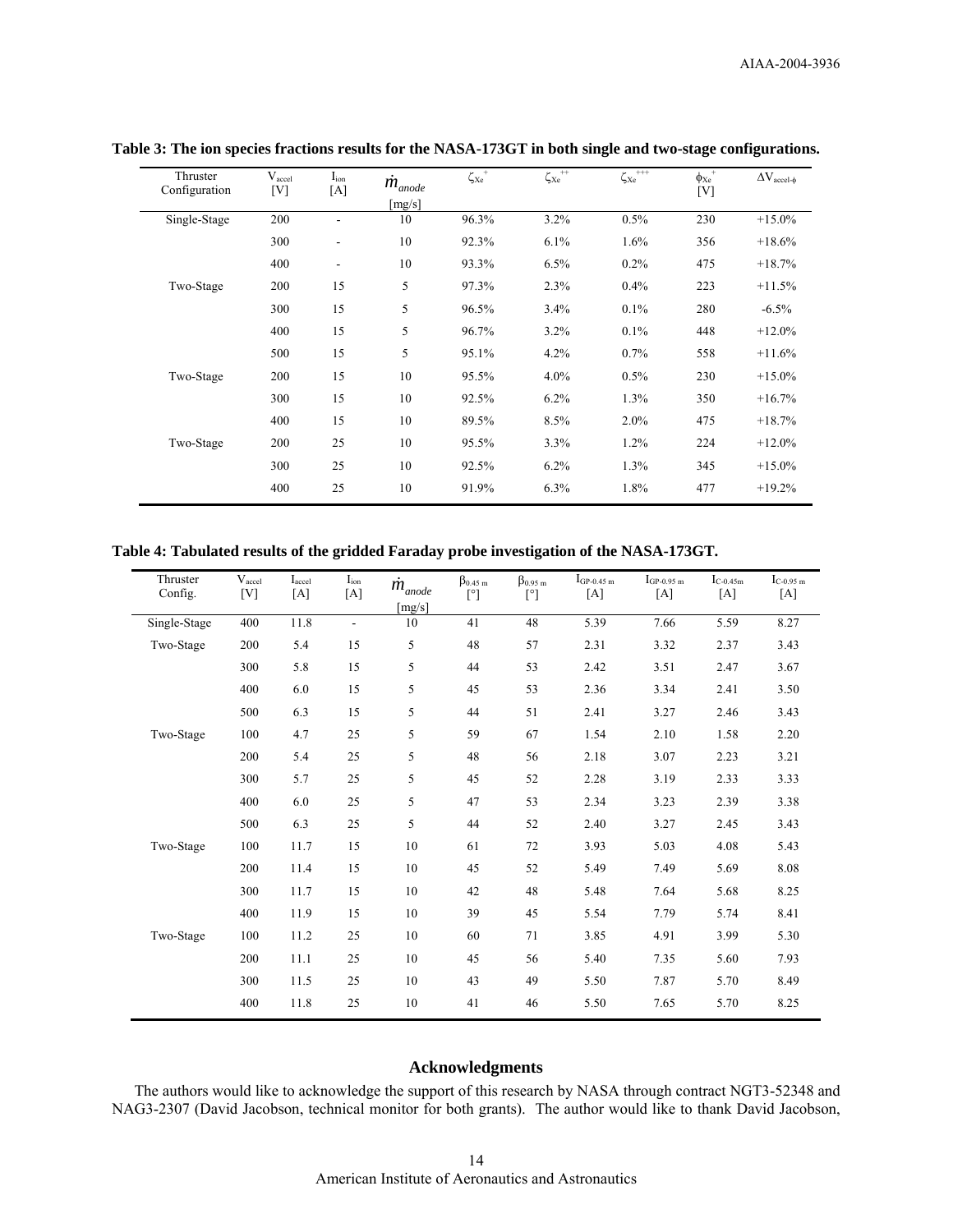David Manzella, John Foster, and Robert Jankovsky for all the suggestions and comments. The authors would also like to thank the technical support staff of the Electric Propulsion and Power Branch at NASA GRC with special acknowledgment to Mr. Kevin L. Blake.

#### **References**

- [1] G. W. Butler, J. L. Yuen, S. O. Tverdokhlebov, A. V. Semenkin, A. V. Kochergin, A. E. Solodukhin, and R. S. Jankovsky, "Multimode, High Specific Impulse Hall Thruster Technology," presented at Joint Propulsion Conference, AIAA-00-3254, Huntsville, AL, 2000.
- [2] R. S. Jankovsky, D. T. Jacobson, C. J. Sarmiento, L. R. Piñero, D. H. Manzella, R. R. Hofer, and P. Y. Peterson, "NASA's Hall Thruster Program 2002," presented at Joint Propulsion Conference, AIAA-02-3675, Indianapolis, Indiana, 2002.
- [3] R. R. Hofer, "Development and Characterization of High-Efficiency, High-Specific Impulse Xenon Hall Thrusters," in *Department of Aerospace Engineering*. Ann Arbor, MI: The University of Michigan, 2004.
- [4] R. Hofer, P. Peterson, and A. Gallimore, "A High Specific Impulse Two-Stage Hall Thruster with Plasma Lens Focusing," presented at International Electric Propulsion Conference, IEPC-01-036, Pasadena, Ca, 2001.
- [5] B. Pote and R. Tedrake, "Performance of a High Specific Impulse Hall Thruster," presented at International Electric Propulsion Conference, IEPC-01-35, Pasadena, Ca, 2001.
- [6] D. T. Jacobson, R. S. Jankovsky, V. K. Rawlin, and D. H. Manzella, "High Voltage TAL Performance," presented at Joint Propulsion Conference, AIAA-01-3777, Salt Lake City, UT, 2001.
- [7] D. H. Manzella, D. T. Jacobson, and R. S. Jankovsky, "High Voltage SPT Performance," presented at Joint Propulsion Conference, AIAA-01-3774, Salt Lake City, UT, 2001.
- [8] R. Hofer and A. D. Gallimore, "The Role of Magnetic Field Topography in Improving the Performance of High-Voltage Hall Thrusters," presented at Joint Propulsion Conference, AIAA-02-4111, Indianapolis, Indiana, 2002.
- [9] H. R. Kaufman, "Technology of Closed-Drift Thrusters," *AIAA Journal*, Vol. 23, No. 1, pp. 78-87, 1985.
- F. S. Gulczinski, "Examination of the Structure and Evolution of Ion Energy Properties of a 5 Kw Class Laboratory Hall Effect Thruster at Various Operational Conditions," in *Department of Aerospace Engineering*. Ann Arbor, MI: The University of Michigan, 1999.
- [11] J. M. Haas, "Low-Perturbation Interrogation of the Internal and Near-Field Plasma Structure of a Hall Thruster Using a High-Speed Probe Positioning System," in *Department of Aerospace Engineering*. Ann Arbor, MI: The University of Michigan, 2001.
- [12] J. M. Haas, F. S. G. III, and A. D. Gallimore, "Performance characteristics of a 5 kW laboratory Hall thruster," presented at Joint Propulsion Conference, AIAA-98-3503, Cleveland, Oh, 1998.
- [13] P. Peterson, J. M. Haas, and A. D. Gallimore, "Experimental Investigation of a Hall Thruster Internal Magnetic Field Topography," presented at International Electric Propulsion Conference, IEPC-01-030, Pasadena, Ca, 2001.
- [14] F. S. Gulczinski and A. D. Gallimore, "Field Ion Energy and Species Measurements of a 5-kW Hall Thruster," *Journal of Propulsion and Power*, Vol. 17, No. 2, pp. 418-427, 2001.
- [15] T. B. Smith, "Deconvolution of Ion Velocity Distributions from Laser-Induced Fluorescence Spectra of Xenon Electrostatic Thruster Plumes," in *Department of Aerospace Engineering*. Ann Arbor, MI: The University of Michigan, 2003.
- [16] G. J. Williams, T. B. Smith, F. S. Gulczinski, and A. D. Gallimore, "Correlating Laser Induced Fluorescence and Molecular Beam Mass Spectrometry Ion Energy Distributions," *Journal of Propulsion and Power*, Vol. 18, No. 2, pp. 489-491, 2002.
- [17] G. J. Williams, T. B. Smith, F. S. Gulczinski, B. E. Beal, A. D. Gallimore, and R. P. Drake, "Laser Induced Fluorescence Measurement of Ion Velocities in the Plume of a Hall Effect Thruster," presented at Joint Propulsion Conference, AIAA-99-2424, Los Angeles, Ca, 1999.
- [18] M. Walker and A. D. Gallimore, "Hot Flow Pressure Map of a Vacuum Facility as a Function of Flow Rate to Study Facility Effects," presented at Internal Electric Propulsion Conference, IEPC-03-077, Toulouse, France, 2003.
- [19] M. Walker, R. Hofer, and A. D. Gallimore, "The Effects of Nude Faraday Probe Design and Vacuum Facility Backpressure on the Measured Ion Current Density Profile of Hall Thruster Plumes," presented at Joint Propulsion Conference, AIAA-02-4253, Indianapolis, Indiana, 2002.
- [20] P. Wilbur, "Broad Beam Ion Sources," Course Notes for ME-567 at Colorado State University.
- [21] J. A. Menart and M. J. Patterson, "Magnetic circuit for enhanced discharge chamber performance of a small ion thruster," presented at Joint Propulsion Conference, AIAA-98-3343, Cleveland, Oh, 1998.
- [22] J. S. Sovey, "Improved Ion Containment Using a Ring-Cusp Ion Thruster," *Journal of Spacecraft*, Vol. 21, No. 5, pp. 488-495, 1983.
- [23] J. E. Foster and M. J. Patterson, "Internal Plasma Properties and Enhanced Performance of 8-Centimeter Ion Thruster Discharge," *Journal of Propulsion and Power*, Vol. 17, No. 2, pp. 428-432, 2001.
- [24] M. J. Patterson, S. P. Grisnik, and G. C. Soulas, "Scaling of Ion Thrusters to Low Power," presented at Internal Electric Propulsion Conference, IEPC-97-098, Cleveland, OH, 1997.